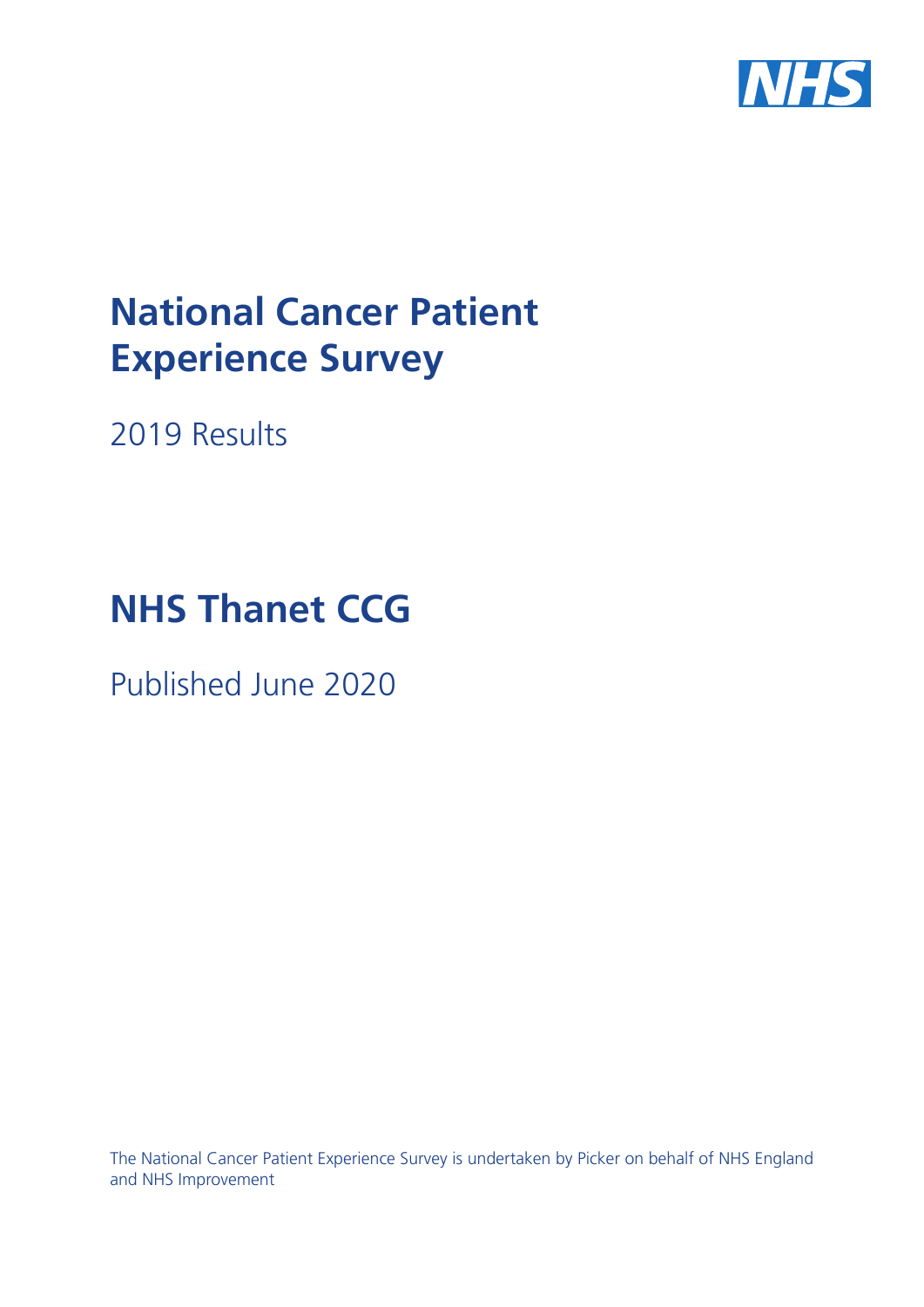# **Executive Summary** Case Mix Adjusted scores

### **Cancer Dashboard Questions**

The following seven questions are included in phase 1 of the Cancer Dashboard developed by Public Health England and NHS England:

Q61. Patient's average rating of care scored from very poor to very good

| $\mathbf{0}$ | $\overline{2}$   | 3                                                             | 4 | 5 | 6 | 7 | 8   | 9 | 10                                                                                            |
|--------------|------------------|---------------------------------------------------------------|---|---|---|---|-----|---|-----------------------------------------------------------------------------------------------|
|              |                  |                                                               |   |   |   |   | 8.8 |   |                                                                                               |
| 2%           |                  |                                                               |   |   |   |   |     |   | Q18. Patient definitely involved as much as they wanted in decisions about care and treatment |
|              |                  |                                                               |   |   |   |   |     |   | Q19. Patient given the name of a CNS who would support them through their treatment           |
| 82%          |                  | Q20. Patient found it very or quite easy to contact their CNS |   |   |   |   |     |   |                                                                                               |
|              |                  |                                                               |   |   |   |   |     |   | Q39. Patient always felt they were treated with respect and dignity while in hospital         |
|              | leaving hospital |                                                               |   |   |   |   |     |   | Q41. Hospital staff told patient who to contact if worried about condition or treatment after |
| 60%          | treatment        |                                                               |   |   |   |   |     |   | Q55. General practice staff definitely did everything they could to support patient during    |

### **Questions Outside Expected Range**

|                                                                                                               |            | Case Mix Adjusted Scores   |                            |                   |
|---------------------------------------------------------------------------------------------------------------|------------|----------------------------|----------------------------|-------------------|
|                                                                                                               | 2019 Score | Lower<br>Expected<br>Range | Upper<br>Expected<br>Range | National<br>Score |
| $\vert$ Q59. Patient felt length of time for attending clinics and appointments for cancer was about<br>right | 80%        | 61%                        | 77%                        | 69%               |

|                                                                                               |            | Case Mix Adjusted Scores   |                            |                   |
|-----------------------------------------------------------------------------------------------|------------|----------------------------|----------------------------|-------------------|
|                                                                                               | 2019 Score | Lower<br>Expected<br>Range | Upper<br>Expected<br>Range | National<br>Score |
| Q49. Beforehand patient completely had all information needed about chemotherapy<br>treatment | 77%        | 77%                        | 91%                        | 84%               |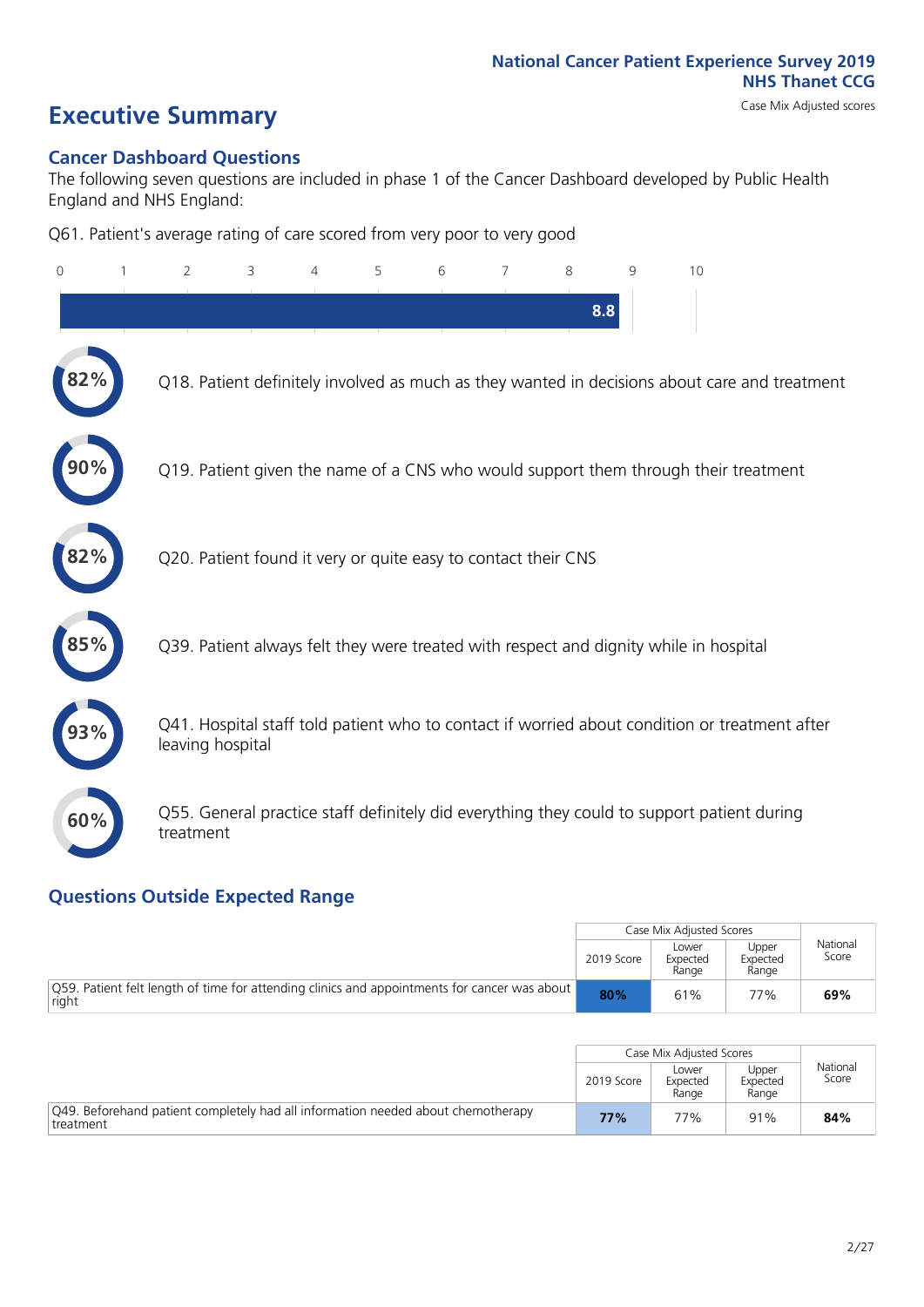# **Introduction**

The National Cancer Patient Experience Survey 2019 is the ninth iteration of the survey first undertaken in 2010. It has been designed to monitor national progress on cancer care; to provide information to drive local quality improvements; to assist commissioners and providers of cancer care; and to inform the work of the various charities and stakeholder groups supporting cancer patients.

The survey was overseen by a national Cancer Patient Experience Advisory Group. This Advisory Group set the principles and objectives of the survey programme and guided questionnaire development. The survey was commissioned and managed by NHS England. The survey provider, Picker, is responsible for designing, running and analysing the survey.

The 2019 survey involved 143 NHS Trusts. Out of 111,366 people, 67,858 people responded to the survey, yielding a response rate of 61%.

# **Methodology**

### **Eligibility, eldwork and survey methods**

The sample for the survey included all adult (aged 16 and over) NHS patients, with a confirmed primary diagnosis of cancer, discharged from an NHS Trust after an inpatient episode or day case attendance for cancer related treatment in the months of April, May and June 2019. The fieldwork for the survey was undertaken between December 2019 and March 2020.

As in the previous four years, the survey used a mixed mode methodology. Questionnaires were sent by post, with two reminders where necessary, but also included an option to complete the questionnaire online. A Freephone helpline and email was available for respondents to opt out, ask questions about the survey, enable them to complete their questionnaire over the phone and provide access to a translation and interpreting facility for those whose first language was not English.

### **Case-mix adjustment**

Both unadjusted and adjusted scores are presented in this report. Case-mix adjusted scores allows us to account for the impact that differing patient populations might have on results. By using the case-mix adjusted estimates we can obtain a greater understanding of how a CCG is performing given their patient population. The factors taken into account in this case-mix adjustment are gender, age, ethnic group, deprivation, and tumour group.

### **Scoring methodology**

Fifty-two questions from the questionnaire are scored as these questions relate directly to patient experience. For all but one question (Q61), scores are presented as the percentage of positive responses out of all scored responses. For Q61, respondents rate their overall care on a scale of 0 to 10, of which the average was calculated for this question's presented score. The percentages in this report have been rounded to the nearest percentage point. Therefore, in some cases the figures do not appear to add up to 100%.

### **Statistical significance**

In the reporting of 2019 results, appropriate statistical tests have been undertaken to identify unadjusted scores for which the change over time is 'statistically significant'. Thirty-seven scored questions in 2019 have been compared with those of 2018 and a statistically significant change between the two years has been reported where identified.

For the scored questions that are comparable beyond 2018, statistically significant change over the five years has also been reported where identified. A statistically significant difference means that the change in the result is very unlikely to have occurred by sampling variation.

### **Suppression**

### **Question-level suppression**

For scores where the base size per question is  $<$ 21, the score will be suppressed and replaced with an asterisk (\*). The base size will include neutral response options.

### **Double suppression**

If any group within a particular sub-group breakdown (such as the tumour group breakdown) has <21 responses, then the figure for this particular group is suppressed and replaced with an asterisk (\*). If there is only one group within the sub-group breakdown that has <21 respondents, and is therefore suppressed, the group with the next lowest number of respondents is also supressed and replaced with an asterisk (\*) (regardless if it is greater than or less than 21).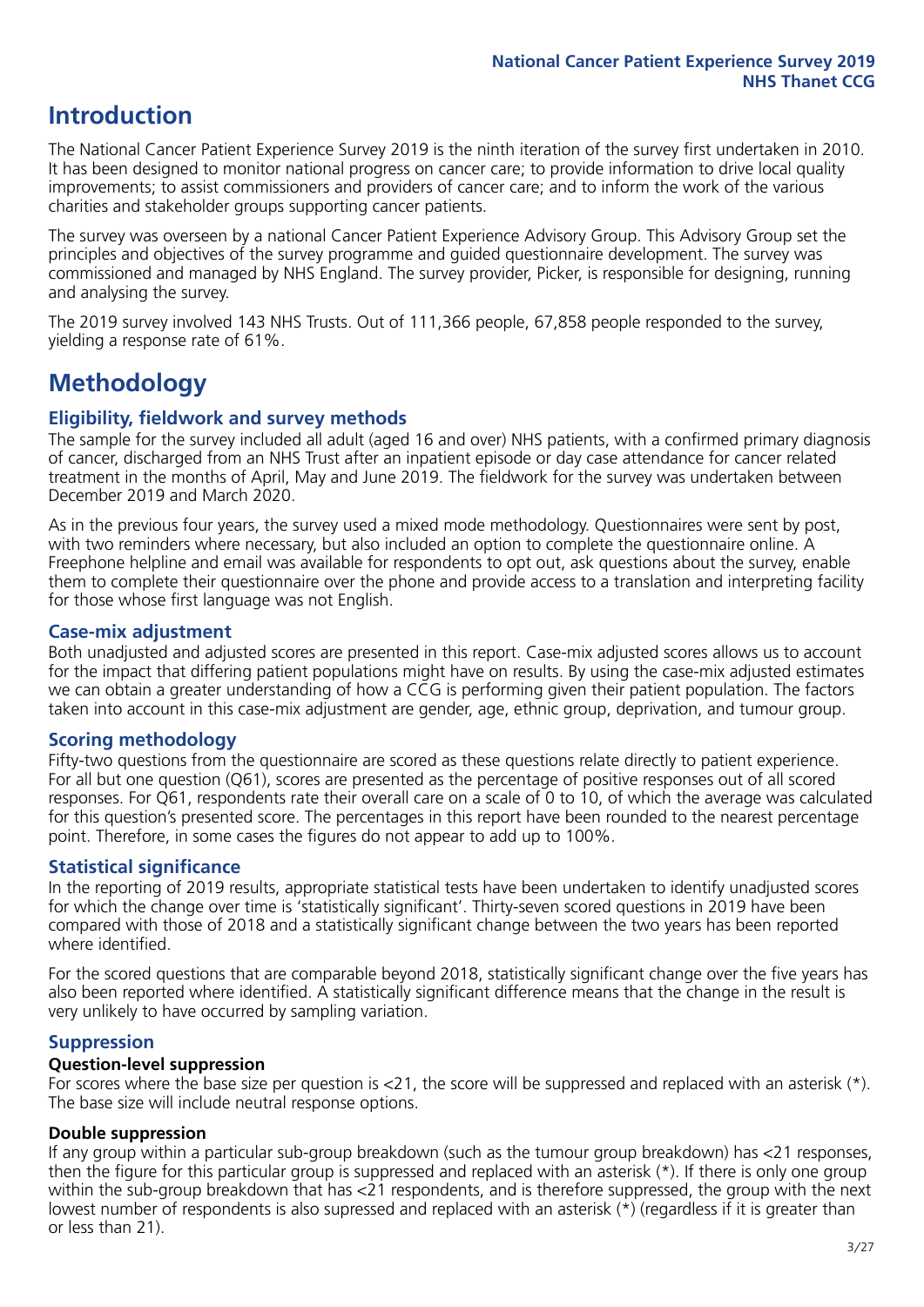# **Understanding the results**

This report shows how this CCG scored for each question in the survey, compared with national results and previous year's results. It is aimed at helping individual CCGs to understand their performance and identify areas for local improvement. Below is a description of the type of results presented within this report and how to understand them.

### **Expected range charts**

The expected range charts in this report show a bar with the lowest and highest score received for each question nationally. Within this bar, an expected range is given (in grey) and a black diamond represents the actual score for this CCG.

CCGs whose score is above the upper limit of the expected range (in the dark blue) are positive outliers, with a score statistically significantly higher than the national mean. This indicates that the CCG performs better than what CCGs of the same size and demographics are expected to perform. The opposite is true if the score is below the lower limit of the expected range (in the light blue); these are negative outliers. For scores within the expected range (in the grey), the score is what we would expect given the CCG's size and demographics.

### **Comparability tables**

The comparability tables show the 2018 and 2019 unadjusted scores for this CCG for each scored question. If there is a significant change from 2018 and 2019 or overall from 2015 to 2019, an arrow will be presented for the direction of change. The adjusted 2019 score will also be presented for each scored question along with the lower and upper expected range and national score. Scores above the upper limit of the expected range will be highlighted dark blue, scores below the lower limit of the expected range will be highlighted light blue, and scores within the lower and upper limit of the expected ranges will be highlighted grey.

### **Tumour type tables**

The tumour type tables show the unadjusted scores for each scored question for each of the 13 tumour groups. The national score for that tumour group is also shown. Unadjusted scores for the same tumour type across different CCGs may not be comparable, as they do not account for the impact that differing patient populations might have on results. Central nervous system is abbreviated as 'CNS' and lower gastrointestinal tract is abbreviated as 'LGT' throughout this report.

### **Year on year charts**

The year on year charts show five columns representing the unadjusted scores of the last five years (2015, 2016, 2017, 2018 and 2019) for each scored question.

### **Notes on specific questions**

Following the development phase of the 2019 survey, several changes were made to the questionnaire. Six scored questions were amended (Q5, Q18, Q30, Q35, Q56 and Q60) and one non-scored question (Q29) was amended that impacted the comparability of questions Q30 to Q41. Of all questions changed or impacted by change, only Q60 is presented with historical comparisons; though the results should be interpreted with caution.

### **Unadjusted data and case-mix adjusted data**

Unadjusted data should be used to see the actual responses from patients relating to the CCG. Case-mix adjusted data, together with expected ranges, should be used to understand whether the results are significantly higher or lower than national results taking account of the patient mix.

### **Further information**

This research was carried out in accordance with the international standard for organisations conducting social research (accreditation to ISO20252:2012; certificate number GB08/74322). The 2019 survey data has been produced and published in line with the Code of Practice for Official Statistics.

For more information on the methodology, please see the Technical Document. It can be viewed along with the 2019 questionnaire and survey quidance on the website at [www.ncpes.co.uk](https://www.ncpes.co.uk/supporting-documents). For all other outputs at National, Trust, CCG and Cancer Alliance level, please see the PDF reports, Excel tables and dashboards at [www.ncpes.co.uk.](https://www.ncpes.co.uk/current-results)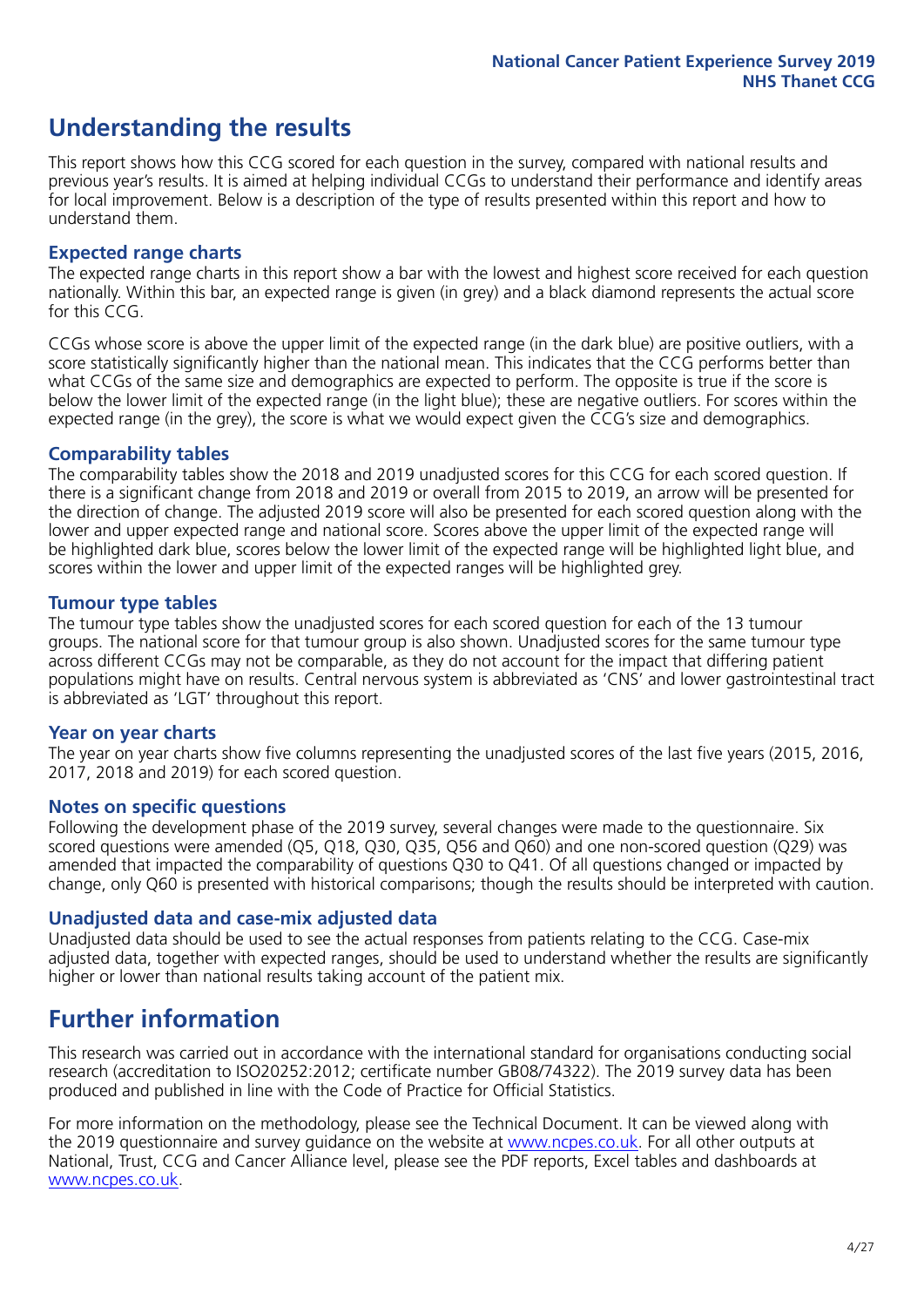### **Response Rate**

### **Overall Response Rate**

202 patients responded out of a total of 328 patients, resulting in a response rate of 62%.

|          | Sample Size | Adjusted<br>Sample | Completed | Response Rate |
|----------|-------------|--------------------|-----------|---------------|
| CCG      | 349         | 328                | 202       | 62%           |
| National | 119,855     | 111.366            | 67,858    | 61%           |

### **Respondents by Survey Type**

|                            | Number of<br>Respondents |
|----------------------------|--------------------------|
| Online                     | 17                       |
| Paper                      | 185                      |
| Phone                      |                          |
| <b>Translation Service</b> |                          |

### **Respondents by Tumour Group**

|                      | Number of<br>Respondents |
|----------------------|--------------------------|
| <b>Brain / CNS</b>   | 1                        |
| <b>Breast</b>        | 53                       |
| Colorectal / LGT     | 23                       |
| Gynaecological       | 19                       |
| Haematological       | 29                       |
| <b>Head and Neck</b> | 7                        |
| Lung                 | 18                       |
| Prostate             | 7                        |
| Sarcoma              | 4                        |
| Skin                 | 12                       |
| <b>Upper Gastro</b>  | 4                        |
| Urological           | 12                       |
| Other                | 13                       |

### **Respondents by Age and Gender**

Respondents year of birth has been used to determine age. This information has been amalgamated into 8 age bands. The age and gender distribution for the CCG was as follows:

|        | Age 16-24 | Age 25-34 | Age 35-44 | Age 45-54 | Age 55-64 | Age 65-74 | Age 75-84                     | Age 85+ | Total |
|--------|-----------|-----------|-----------|-----------|-----------|-----------|-------------------------------|---------|-------|
| Male   |           |           |           |           | 12        | 24        | $\sim$ $-$<br>$\mathcal{L}$ . |         | 78    |
| Female |           |           |           | 15        | 28        | 53        | 23                            |         | 124   |
| Total  |           |           |           | 21        | 40        | 77        | 50                            |         | 202   |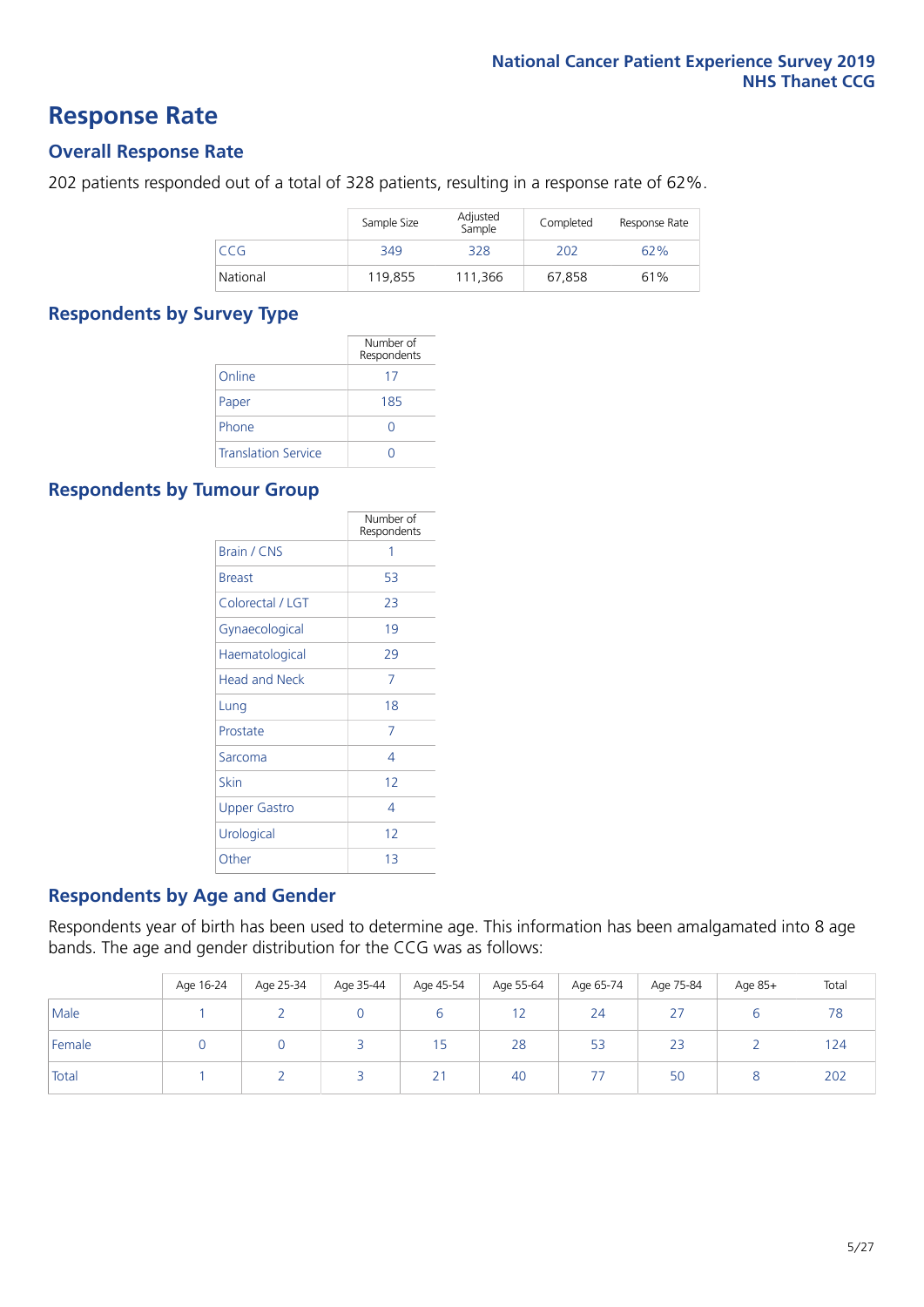# **Expected Range Charts**

| Lower Expected Range<br>Average                                                                                                                                                                                                                                                                                                                                                                                                                                                                                             |       |     | Upper Expected Range |     |     |                 |            |            | Case Mix Adjusted Score |                        |  |
|-----------------------------------------------------------------------------------------------------------------------------------------------------------------------------------------------------------------------------------------------------------------------------------------------------------------------------------------------------------------------------------------------------------------------------------------------------------------------------------------------------------------------------|-------|-----|----------------------|-----|-----|-----------------|------------|------------|-------------------------|------------------------|--|
| <b>SEEING YOUR GP</b><br>Q1. Saw GP once or twice before being told they needed to go to<br>hospital<br>Q2. Patient thought they were seen as soon as necessary                                                                                                                                                                                                                                                                                                                                                             | 0%    | 10% | 20%                  | 30% | 40% | 50%             | 60%        | 70%        | 80%<br>84%<br>84%       | 90% 100%               |  |
| <b>DIAGNOSTIC TESTS</b><br>Q5. Received all the information needed about the test<br>Q6. The length of time waiting for the test to be done was about<br>right<br>Q7. Test results explained in completely understandable way                                                                                                                                                                                                                                                                                               | $0\%$ | 10% | 20%                  | 30% | 40% | 50%             | 60%        | 70%        | 80%<br>82%              | 90% 100%<br>93%<br>89% |  |
| <b>FINDING OUT WHAT WAS WRONG WITH YOU</b><br>Q10. Patient told they could bring a family member or friend when<br>first told they had cancer<br>Q11. Patient felt they were told sensitively that they had cancer<br>Q12. Patient completely understood the explanation of what was<br>wrong<br>Q13. Patient given easy to understand written information about<br>the type of cancer they had                                                                                                                             | $0\%$ | 10% | 20%                  | 30% | 40% | 50%             | 60%        | 70%<br>74% | 80%<br>76%<br>75%       | 90% 100%<br>89%        |  |
| <b>DECIDING THE BEST TREATMENT FOR YOU</b><br>Q14. Patient felt that treatment options were completely explained<br>Q15. Patient felt possible side effects were definitely explained in<br>an understandable way<br>Q16. Patient definitely given practical advice and support in dealing<br>with side effects of treatment<br>Q17. Patient definitely told about side effects that could affect<br>them in the future<br>Q18. Patient definitely involved as much as they wanted in<br>decisions about care and treatment | $0\%$ | 10% | 20%                  | 30% | 40% | 50%<br>53%<br>◆ | 60%<br>63% | 70%<br>72% | 80%<br>87%<br>82%       | 90% 100%               |  |
| <b>CLINICAL NURSE SPECIALIST (CNS)</b><br>Q19. Patient given the name of a CNS who would support them<br>through their treatment<br>Q20. Patient found it very or quite easy to contact their CNS<br>Q21. Patient got understandable answers to important questions<br>all or most of the time                                                                                                                                                                                                                              | $0\%$ |     | 10% 20%              | 30% | 40% | 50%             | 60%        | 70%        | 80%<br>82%<br>85%       | 90% 100%<br>90%        |  |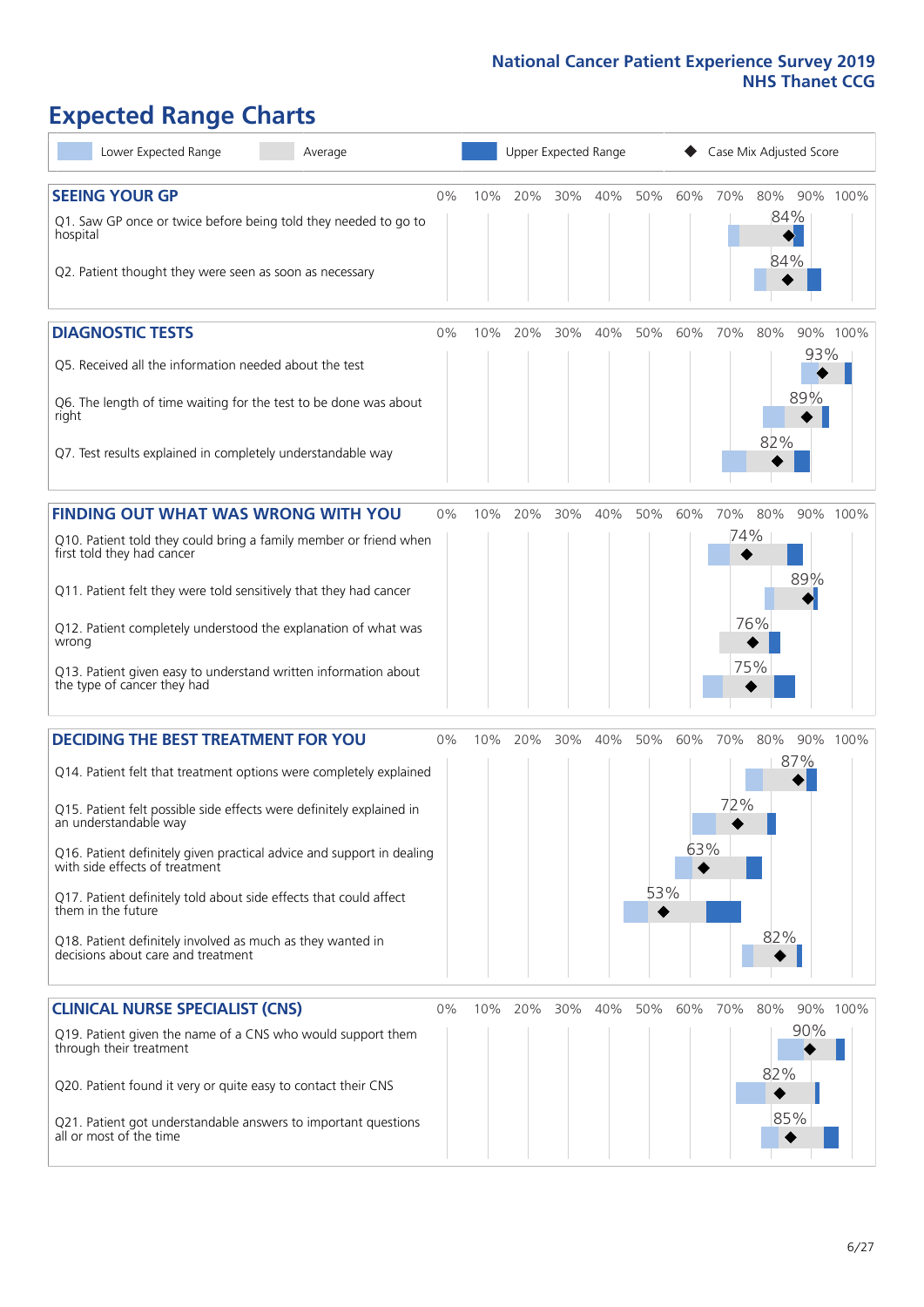# **Expected Range Charts**

| Lower Expected Range<br>Average                                                                                                                                                                                          |     |     | Upper Expected Range |     |     |     | Case Mix Adjusted Score |                   |          |  |
|--------------------------------------------------------------------------------------------------------------------------------------------------------------------------------------------------------------------------|-----|-----|----------------------|-----|-----|-----|-------------------------|-------------------|----------|--|
| <b>SUPPORT FOR PEOPLE WITH CANCER</b><br>$0\%$<br>Q22. Hospital staff gave information about support or self-help<br>groups for people with cancer<br>Q23. Hospital staff discussed or gave information about the impact | 10% | 20% | 30%                  | 40% | 50% | 60% | 70%                     | 80%<br>89%<br>83% | 90% 100% |  |
| cancer could have on day to day activities<br>Q24. Hospital staff gave information on getting financial help or<br>possible benefits<br>Q25. Hospital staff told patient they could get free prescriptions               |     |     |                      |     |     | 62% |                         | 78%               |          |  |
| <b>OPERATIONS</b><br>$0\%$                                                                                                                                                                                               | 10% | 20% | 30%                  | 40% | 50% | 60% | 70%                     | 80%               | 90% 100% |  |
| Q27. Beforehand, patient had all the information needed about the<br>operation                                                                                                                                           |     |     |                      |     |     |     |                         | 81%               | 96%      |  |
| Q28. Afterwards, staff completely explained how operation had<br>gone in understandable way                                                                                                                              |     |     |                      |     |     |     |                         |                   |          |  |
| <b>HOSPITAL CARE AS AN INPATIENT</b><br>0%                                                                                                                                                                               | 10% | 20% | 30%                  | 40% | 50% | 60% | 70%                     | 80%               | 90% 100% |  |
| Q30. Hospital staff didn't talk in front of patient as if patient wasn't<br>there                                                                                                                                        |     |     |                      |     |     |     |                         | 87%<br>88%        |          |  |
| Q31. Patient had confidence and trust in all doctors treating them                                                                                                                                                       |     |     |                      |     |     |     |                         |                   |          |  |
| Q32. Patient's family or someone close definitely felt able to talk to<br>a doctor                                                                                                                                       |     |     |                      |     |     |     |                         | 78%               |          |  |
| Q33. Patient had confidence and trust in all the ward nurses<br>treating them                                                                                                                                            |     |     |                      |     |     |     | 74%                     |                   |          |  |
| Q34. Patient thought there were always or nearly always enough<br>nurses on duty to care for them                                                                                                                        |     |     |                      |     |     | 61% |                         |                   |          |  |
| Q35. All hospital staff asked patient what name they prefer to be<br>called by                                                                                                                                           |     |     |                      |     |     | 59% |                         |                   |          |  |
| Q36. Patient always given enough privacy when discussing<br>condition or treatment                                                                                                                                       |     |     |                      |     |     |     |                         | 85%               |          |  |
| Q37. Patient definitely found hospital staff to discuss worries or<br>fears during their inpatient visit                                                                                                                 |     |     |                      | 44% |     |     |                         |                   |          |  |
| Q38. Hospital staff definitely did everything they could to help<br>control pain                                                                                                                                         |     |     |                      |     |     |     |                         | 77%               |          |  |
| Q39. Patient always felt they were treated with respect and dignity<br>while in hospital                                                                                                                                 |     |     |                      |     |     |     |                         | 85%               |          |  |
| Q40. Patient given clear written information about what should or<br>should not do after leaving hospital                                                                                                                |     |     |                      |     |     |     |                         | 84%               |          |  |
| Q41. Hospital staff told patient who to contact if worried about<br>condition or treatment after leaving hospital                                                                                                        |     |     |                      |     |     |     |                         | 93%               |          |  |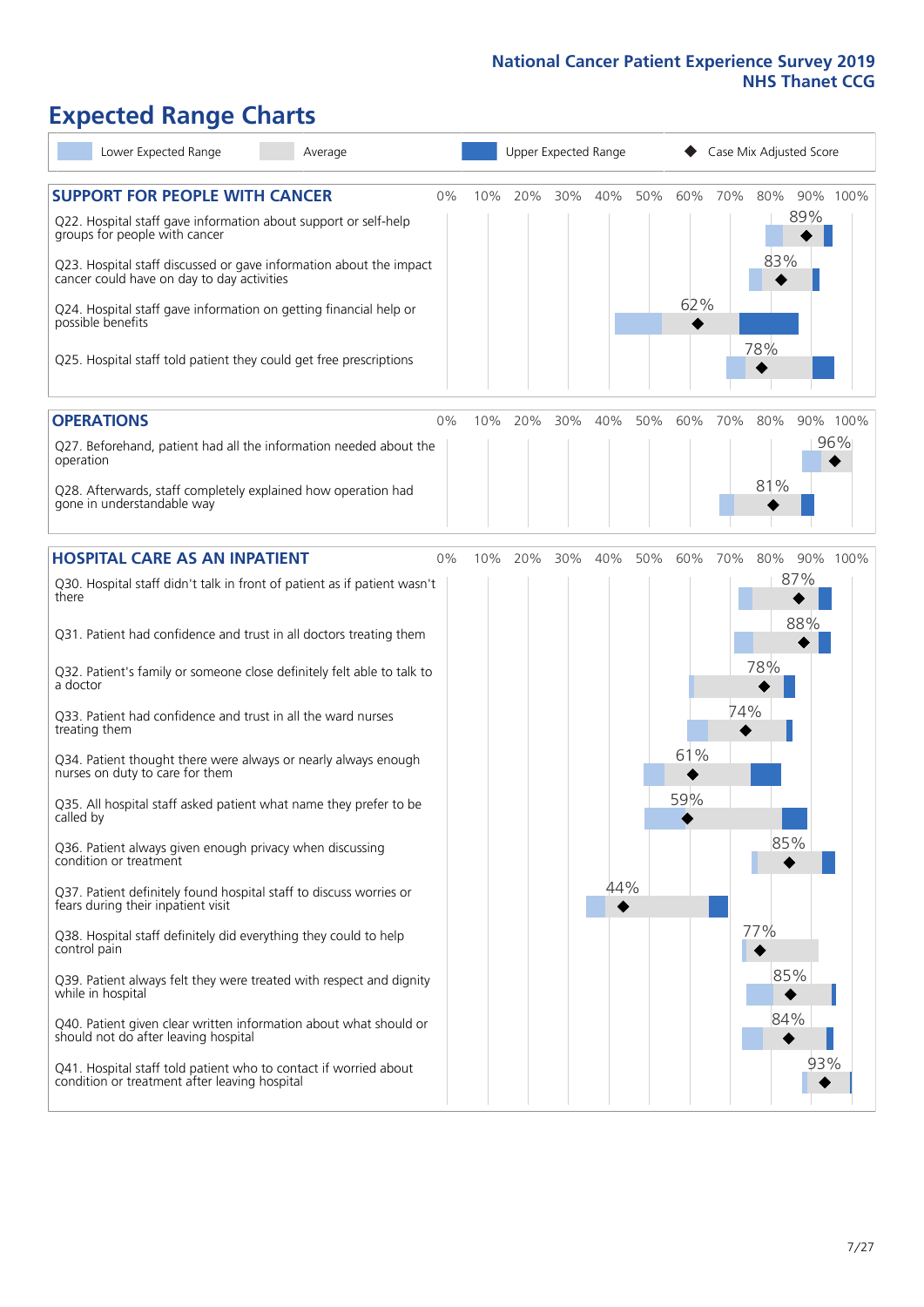# **Expected Range Charts**

| Lower Expected Range<br>Average                                                                                                                                                |       |     |     |     | Upper Expected Range |     |     | Case Mix Adjusted Score |                                     |          |          |
|--------------------------------------------------------------------------------------------------------------------------------------------------------------------------------|-------|-----|-----|-----|----------------------|-----|-----|-------------------------|-------------------------------------|----------|----------|
| <b>HOSPITAL CARE AS A DAY PATIENT / OUTPATIENT 0%</b><br>Q43. Patient definitely found hospital staff to discuss worries or<br>fears during their outpatient or day case visit |       | 10% | 20% | 30% | 40%                  | 50% | 60% | 70%<br>70%              | 80%                                 |          | 90% 100% |
| Q44. Cancer doctor had the right documents at patient's last<br>outpatient appointment                                                                                         |       |     |     |     |                      |     |     |                         |                                     |          | 95%      |
| Q46. Beforehand patient completely had all information needed<br>about radiotherapy treatment                                                                                  |       |     |     |     |                      |     |     |                         | 83%                                 |          |          |
| Q47. Patient completely given understandable information about<br>whether radiotherapy was working                                                                             |       |     |     |     |                      |     | 59% |                         |                                     |          |          |
| Q49. Beforehand patient completely had all information needed<br>about chemotherapy treatment                                                                                  |       |     |     |     |                      |     |     |                         | 77%                                 |          |          |
| Q50. Patient given enough information about whether<br>chemotherapy was working in a completely understandable way                                                             |       |     |     |     |                      |     | 61% |                         |                                     |          |          |
| <b>HOME CARE AND SUPPORT</b>                                                                                                                                                   | 0%    | 10% | 20% | 30% | 40%                  | 50% | 60% | 70%                     | 80%                                 |          | 90% 100% |
| Q51. Hospital staff definitely gave family or someone close all the<br>information needed to help care at home                                                                 |       |     |     |     |                      |     | 58% |                         |                                     |          |          |
| Q52. Patient definitely given enough support from health or social<br>services during treatment                                                                                |       |     |     |     |                      | 50% |     |                         |                                     |          |          |
| Q53. Patient definitely given enough support from health or social<br>services after treatment                                                                                 |       |     |     |     | 42%                  |     |     |                         |                                     |          |          |
| <b>CARE FROM YOUR GENERAL PRACTICE</b>                                                                                                                                         | 0%    | 10% | 20% | 30% | 40%                  | 50% | 60% | 70%                     | 80%                                 |          | 90% 100% |
| Q54. GP given enough information about patient's condition and<br>treatment                                                                                                    |       |     |     |     |                      |     |     |                         |                                     |          | 96%      |
| Q55. General practice staff definitely did everything they could to<br>support patient during treatment                                                                        |       |     |     |     |                      |     | 60% |                         |                                     |          |          |
| <b>YOUR OVERALL NHS CARE</b>                                                                                                                                                   | $0\%$ | 10% | 20% | 30% | 40%                  | 50% | 60% | 70%                     | 80%                                 |          | 90% 100% |
| Q56. Different people treating and caring for patient always work<br>well together to give best possible care                                                                  |       |     |     |     |                      |     |     | 74%                     |                                     |          |          |
| Q57. Patient given a care plan                                                                                                                                                 |       |     |     | 34% |                      |     |     |                         |                                     |          |          |
| Q58. Overall the administration of care was good or very good                                                                                                                  |       |     |     |     |                      |     |     |                         |                                     | 87%      |          |
| Q59. Patient felt length of time for attending clinics and<br>appointments for cancer was about right                                                                          |       |     |     |     |                      |     |     |                         | 80%<br>$\color{black}\blacklozenge$ |          |          |
| Q60. Someone discussed with patient whether they would like to<br>take part in cancer research                                                                                 |       |     | 24% |     |                      |     |     |                         |                                     |          |          |
|                                                                                                                                                                                | 0     |     | 2   | 3   | 4                    | 5   | 6   |                         | 8                                   | 9<br>8.8 | 10       |
| Q61. Patient's average rating of care scored from very poor to very<br>good                                                                                                    |       |     |     |     |                      |     |     |                         |                                     |          |          |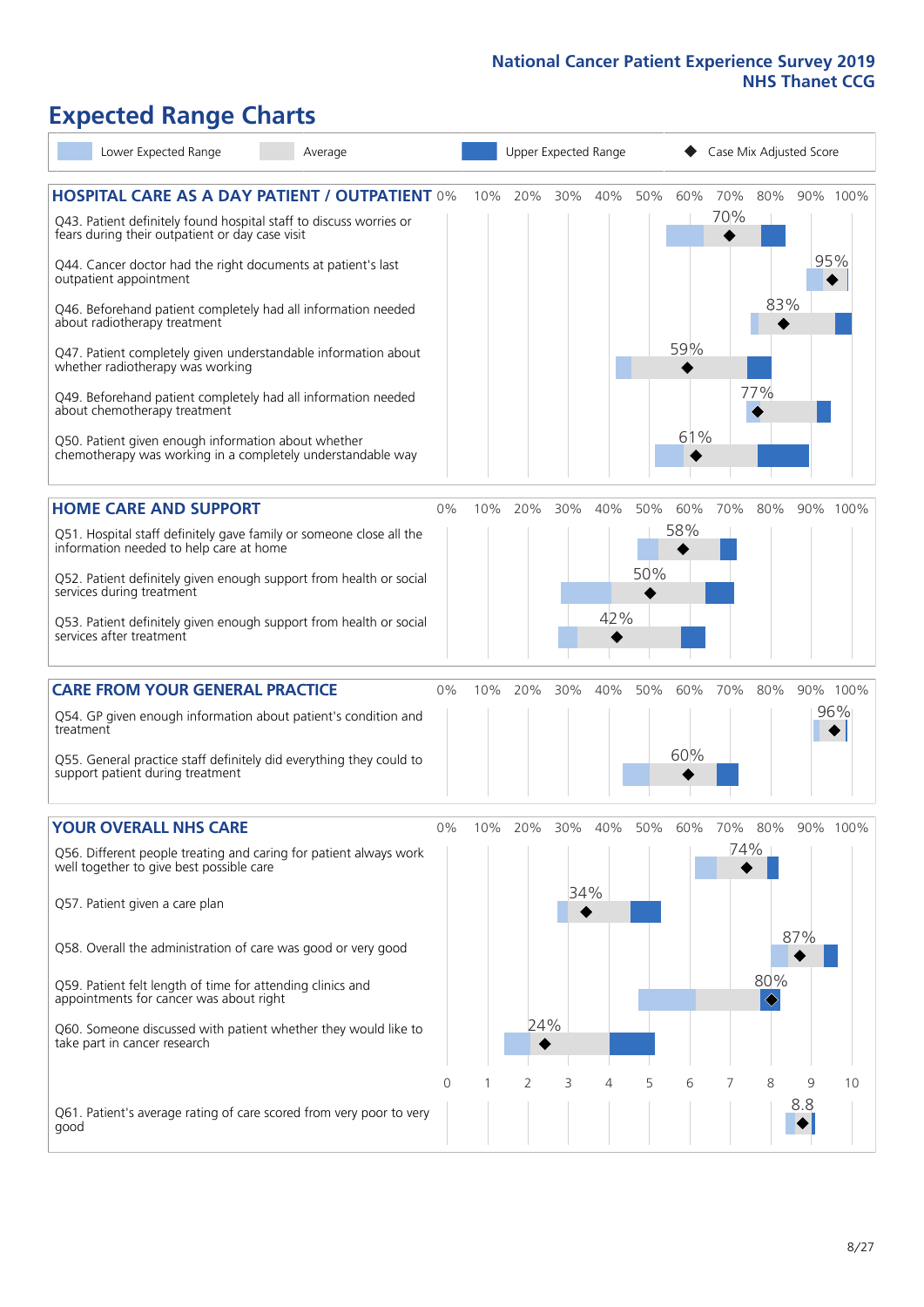# **Comparability Tables**

\* Indicates where a score has been suppressed because there are less than 21 responses.

\*\* No score available for 2018.

 $\triangle$  or  $\nabla$ 

Change 2018-2019: Indicates where 2019 score is significantly higher or lower than 2018 score Change Overall: Indicates significant change overall (2015, 2016, 2017, 2018 and 2019).

Adjusted Score below Lower Expected Range Adjusted Score between Upper and Lower Expected Ranges Adjusted Score above Upper

Expected Range

|                                                                             |           |               | Unadjusted Scores |               |                                                                  |         |               | Case Mix Adjusted Scores |                                     |                   |
|-----------------------------------------------------------------------------|-----------|---------------|-------------------|---------------|------------------------------------------------------------------|---------|---------------|--------------------------|-------------------------------------|-------------------|
|                                                                             | 2018<br>n | 2018<br>Score | 2019<br>n         | 2019<br>Score | $\left  \right $   Change   $\left  \right $<br>$2018 -$<br>2019 | Overall | 2019<br>Score | Lower<br>Range           | Upper<br>Expected Expected<br>Range | National<br>Score |
| <b>SEEING YOUR GP</b>                                                       |           |               |                   |               |                                                                  |         |               |                          |                                     |                   |
| Q1. Saw GP once or twice before being told they needed to go<br>to hospital | 169       | 75%           | 141               | 85%           |                                                                  |         | 84%           | 72%                      | 86%                                 | 79%               |
| Q2. Patient thought they were seen as soon as necessary                     | 233       | 85%           | 197               | 85%           |                                                                  |         | 84%           | 79%                      | 89%                                 | 84%               |
| <b>DIAGNOSTIC TESTS</b>                                                     |           |               |                   |               |                                                                  |         |               |                          |                                     |                   |

| O5. Received all the information needed about the test                    | $**$ | **  | 78  | 93% | 93% | 92% | 98% | 95% |
|---------------------------------------------------------------------------|------|-----|-----|-----|-----|-----|-----|-----|
| O6. The length of time waiting for the test to be done was<br>about right | 199  | 88% | 182 | 90% | 89% | 83% | 93% | 88% |
| Q7. Test results explained in completely understandable way               | 201  | 80% | 81  | 82% | 82% | 74% | 86% | 80% |

| <b>FINDING OUT WHAT WAS WRONG WITH YOU</b>                                                      |     |     |     |     |     |     |     |     |
|-------------------------------------------------------------------------------------------------|-----|-----|-----|-----|-----|-----|-----|-----|
| Q10. Patient told they could bring a family member or friend<br>when first told they had cancer | 216 | 63% | 171 | 75% | 74% | 70% | 84% | 77% |
| Q11. Patient felt they were told sensitively that they had cancer                               | 233 | 80% | 200 | 90% | 89% | 81% | 91% | 86% |
| Q12. Patient completely understood the explanation of what<br>was wrong                         | 237 | 71% | 200 | 76% | 76% | 67% | 79% | 73% |
| Q13. Patient given easy to understand written information<br>about the type of cancer they had  | 208 | 72% | 185 | 76% | 75% | 68% | 81% | 74% |

| <b>DECIDING THE BEST TREATMENT FOR YOU</b>                                                              |      |     |     |     |     |     |     |     |
|---------------------------------------------------------------------------------------------------------|------|-----|-----|-----|-----|-----|-----|-----|
| Q14. Patient felt that treatment options were completely<br>explained                                   | 206  | 81% | 181 | 88% | 87% | 78% | 89% | 83% |
| Q15. Patient felt possible side effects were definitely explained<br>in an understandable way           | 223  | 68% | 191 | 73% | 72% | 66% | 79% | 73% |
| Q16. Patient definitely given practical advice and support in<br>dealing with side effects of treatment | 219  | 61% | 192 | 65% | 63% | 61% | 74% | 67% |
| Q17. Patient definitely told about side effects that could affect<br>them in the future                 | 210  | 52% | 182 | 54% | 53% | 50% | 64% | 57% |
| Q18. Patient definitely involved as much as they wanted in<br>decisions about care and treatment        | $**$ | **  | 198 | 83% | 82% | 76% | 87% | 81% |

| <b>CLINICAL NURSE SPECIALIST (CNS)</b>                                                    |     |     |     |     |     |     |     |     |
|-------------------------------------------------------------------------------------------|-----|-----|-----|-----|-----|-----|-----|-----|
| Q19. Patient given the name of a CNS who would support them<br>through their treatment    | 222 | 85% | 190 | 91% | 90% | 88% | 96% | 92% |
| Q20. Patient found it very or quite easy to contact their CNS                             | 166 | 79% | 143 | 83% | 82% | 79% | 91% | 85% |
| Q21. Patient got understandable answers to important<br>questions all or most of the time | 153 | 86% | 138 | 85% | 85% | 82% | 93% | 87% |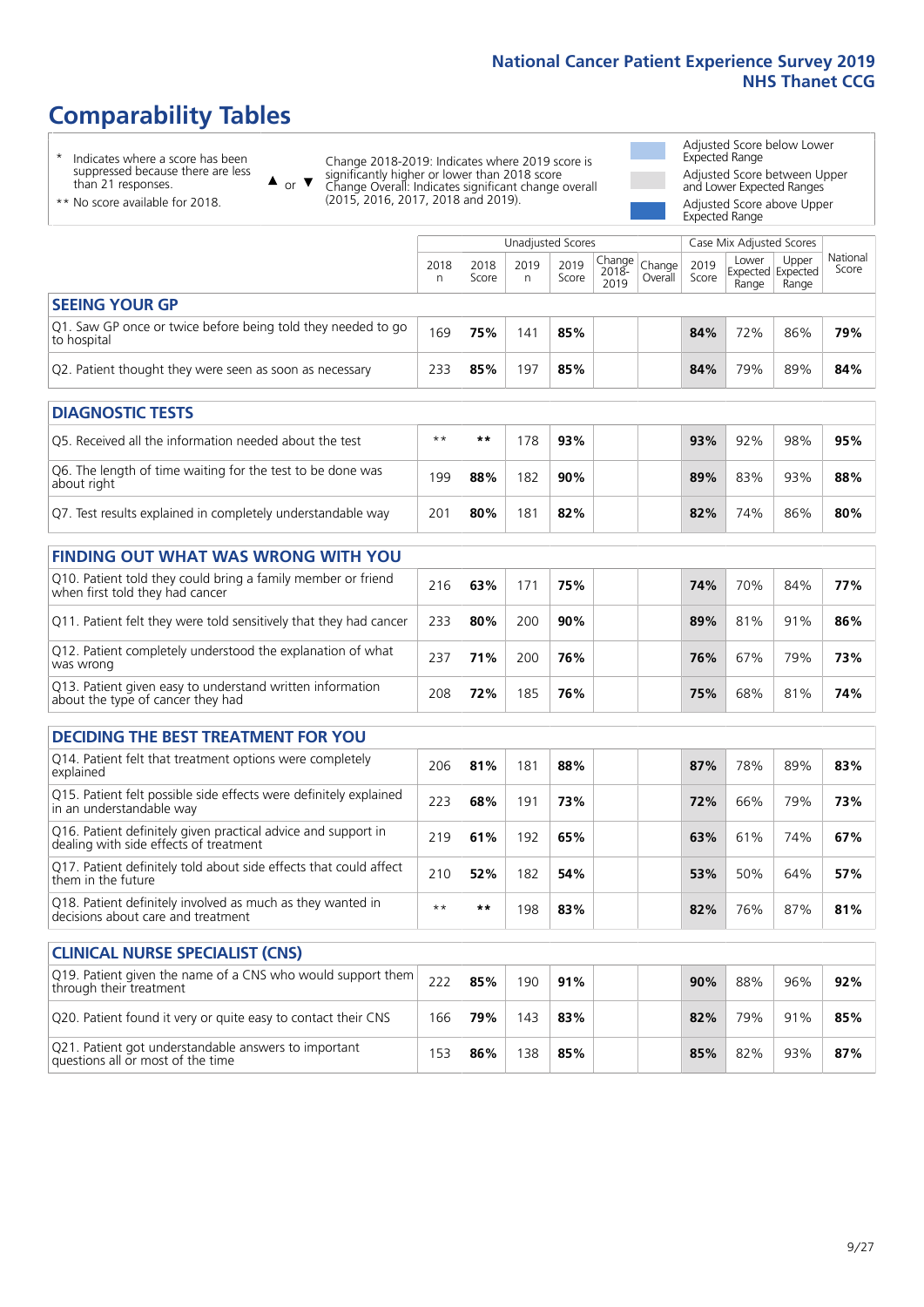# **Comparability Tables**

\* Indicates where a score has been suppressed because there are less than 21 responses.

\*\* No score available for 2018.

 $\triangle$  or  $\nabla$ 

Change 2018-2019: Indicates where 2019 score is significantly higher or lower than 2018 score Change Overall: Indicates significant change overall (2015, 2016, 2017, 2018 and 2019).

Adjusted Score below Lower Expected Range Adjusted Score between Upper and Lower Expected Ranges Adjusted Score above Upper Expected Range

|                                                                                                                   |              |               | <b>Unadjusted Scores</b> |               |                         |                   |               | Case Mix Adjusted Scores |                                     |                   |
|-------------------------------------------------------------------------------------------------------------------|--------------|---------------|--------------------------|---------------|-------------------------|-------------------|---------------|--------------------------|-------------------------------------|-------------------|
|                                                                                                                   | 2018<br>n    | 2018<br>Score | 2019<br>n                | 2019<br>Score | Change<br>2018-<br>2019 | Change<br>Overall | 2019<br>Score | Lower<br>Range           | Upper<br>Expected Expected<br>Range | National<br>Score |
| <b>SUPPORT FOR PEOPLE WITH CANCER</b>                                                                             |              |               |                          |               |                         |                   |               |                          |                                     |                   |
| Q22. Hospital staff gave information about support or self-help<br>groups for people with cancer                  | 176          | 74%           | 157                      | 89%           | ▲                       |                   | 89%           | 83%                      | 93%                                 | 88%               |
| Q23. Hospital staff discussed or gave information about the<br>impact cancer could have on day to day activities  | 138          | 77%           | 133                      | 83%           |                         |                   | 83%           | 78%                      | 90%                                 | 84%               |
| Q24. Hospital staff gave information on getting financial help or<br>possible benefits                            | 120          | 49%           | 102                      | 64%           |                         |                   | 62%           | 53%                      | 72%                                 | 63%               |
| Q25. Hospital staff told patient they could get free prescriptions                                                | 104          | 72%           | 83                       | 78%           |                         |                   | 78%           | 74%                      | 90%                                 | 82%               |
| <b>OPERATIONS</b>                                                                                                 |              |               |                          |               |                         |                   |               |                          |                                     |                   |
| Q27. Beforehand, patient had all the information needed about<br>the operation                                    | 125          | 90%           | 96                       | 96%           |                         |                   | 96%           | 92%                      | 100%                                | 96%               |
| Q28. Afterwards, staff completely explained how operation had<br>gone in understandable way                       | 125          | 70%           | 94                       | 81%           |                         |                   | 81%           | 71%                      | 87%                                 | 79%               |
| <b>HOSPITAL CARE AS AN INPATIENT</b>                                                                              |              |               |                          |               |                         |                   |               |                          |                                     |                   |
| Q30. Hospital staff didn't talk in front of patient as if patient<br>wasn't there                                 | $* *$        | $***$         | 77                       | 87%           |                         |                   | 87%           | 75%                      | 92%                                 | 84%               |
| Q31. Patient had confidence and trust in all doctors treating<br>them                                             | $* *$        | $***$         | 79                       | 89%           |                         |                   | 88%           | 76%                      | 92%                                 | 84%               |
| Q32. Patient's family or someone close definitely felt able to talk<br>to a doctor                                | $* *$        | $***$         | 63                       | 79%           |                         |                   | 78%           | 61%                      | 83%                                 | 72%               |
| Q33. Patient had confidence and trust in all the ward nurses<br>treating them                                     | $**$         | $***$         | 79                       | 75%           |                         |                   | 74%           | 65%                      | 84%                                 | 74%               |
| Q34. Patient thought there were always or nearly always<br>enough nurses on duty to care for them                 | $* *$        | $***$         | 78                       | 62%           |                         |                   | 61%           | 54%                      | 75%                                 | 64%               |
| Q35. All hospital staff asked patient what name they prefer to<br>be called by                                    | $* *$        | $***$         | 77                       | 60%           |                         |                   | 59%           | 59%                      | 83%                                 | 71%               |
| Q36. Patient always given enough privacy when discussing<br>condition or treatment                                | $\star\star$ | $***$         | 79                       | 85%           |                         |                   | 85%           | 77%                      | 93%                                 | 85%               |
| Q37. Patient definitely found hospital staff to discuss worries or<br>fears during their inpatient visit          | $**$         | $***$         | 58                       | 45%           |                         |                   | 44%           | 39%                      | 65%                                 | 52%               |
| Q38. Hospital staff definitely did everything they could to help<br>control pain                                  | $* *$        | $***$         | 69                       | 78%           |                         |                   | 77%           | 74%                      | 92%                                 | 83%               |
| Q39. Patient always felt they were treated with respect and<br>dignity while in hospital                          | $***$        | $***$         | 79                       | 85%           |                         |                   | 85%           | 81%                      | 95%                                 | 88%               |
| Q40. Patient given clear written information about what should<br>or should not do after leaving hospital         | $* *$        | $***$         | 75                       | 85%           |                         |                   | 84%           | 78%                      | 94%                                 | 86%               |
| Q41. Hospital staff told patient who to contact if worried about<br>condition or treatment after leaving hospital | $**$         | **            | 75                       | 93%           |                         |                   | 93%           | 89%                      | 100%                                | 94%               |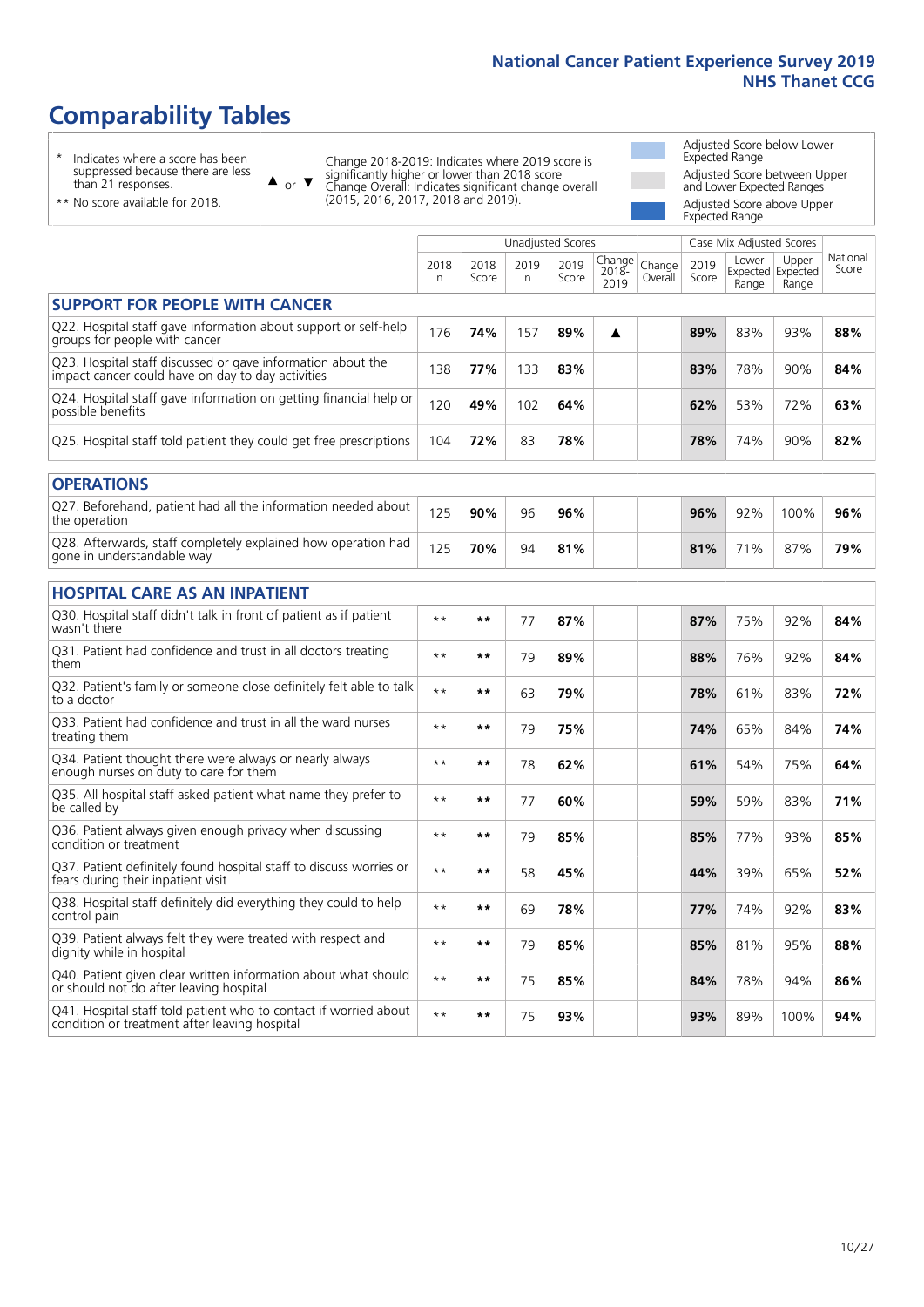# **Comparability Tables**

\* Indicates where a score has been suppressed because there are less than 21 responses.

\*\* No score available for 2018.

 $\triangle$  or  $\nabla$ 

Change 2018-2019: Indicates where 2019 score is significantly higher or lower than 2018 score Change Overall: Indicates significant change overall (2015, 2016, 2017, 2018 and 2019).

Adjusted Score below Lower Expected Range Adjusted Score between Upper and Lower Expected Ranges Adjusted Score above Upper

|                                                                                                                       |              |               |                          |               |                            |                   |               | Expected Range           |                                     |                   |
|-----------------------------------------------------------------------------------------------------------------------|--------------|---------------|--------------------------|---------------|----------------------------|-------------------|---------------|--------------------------|-------------------------------------|-------------------|
|                                                                                                                       |              |               | <b>Unadjusted Scores</b> |               |                            |                   |               | Case Mix Adjusted Scores |                                     |                   |
|                                                                                                                       | 2018<br>n    | 2018<br>Score | 2019<br>n.               | 2019<br>Score | Change<br>$2018 -$<br>2019 | Change<br>Overall | 2019<br>Score | Lower<br>Range           | Upper<br>Expected Expected<br>Range | National<br>Score |
| <b>HOSPITAL CARE AS A DAY PATIENT / OUTPATIENT</b>                                                                    |              |               |                          |               |                            |                   |               |                          |                                     |                   |
| Q43. Patient definitely found hospital staff to discuss worries or<br>fears during their outpatient or day case visit | 179          | 72%           | 158                      | 70%           |                            |                   | 70%           | 63%                      | 78%                                 | 71%               |
| Q44. Cancer doctor had the right documents at patient's last<br>outpatient appointment                                | 207          | 92%           | 173                      | 95%           |                            |                   | 95%           | 93%                      | 99%                                 | 96%               |
| Q46. Beforehand patient completely had all information needed<br>about radiotherapy treatment                         | 57           | 82%           | 50                       | 84%           |                            |                   | 83%           | 77%                      | 96%                                 | 86%               |
| Q47. Patient completely given understandable information<br>about whether radiotherapy was working                    | 48           | 69%           | 45                       | 60%           |                            |                   | 59%           | 46%                      | 74%                                 | 60%               |
| Q49. Beforehand patient completely had all information needed<br>about chemotherapy treatment                         | 122          | 83%           | 104                      | 77%           |                            |                   | 77%           | 77%                      | 91%                                 | 84%               |
| Q50. Patient given enough information about whether<br>chemotherapy was working in a completely understandable way    | 114          | 61%           | 100                      | 61%           |                            |                   | 61%           | 58%                      | 77%                                 | 68%               |
| <b>HOME CARE AND SUPPORT</b>                                                                                          |              |               |                          |               |                            |                   |               |                          |                                     |                   |
| Q51. Hospital staff definitely gave family or someone close all<br>the information needed to help care at home        | 193          | 59%           | 157                      | 59%           |                            |                   | 58%           | 52%                      | 67%                                 | 60%               |
| Q52. Patient definitely given enough support from health or<br>social services during treatment                       | 113          | 50%           | 86                       | 51%           |                            |                   | 50%           | 41%                      | 64%                                 | 52%               |
| Q53. Patient definitely given enough support from health or<br>social services after treatment                        | 72           | 44%           | 58                       | 43%           |                            |                   | 42%           | 32%                      | 58%                                 | 45%               |
| <b>CARE FROM YOUR GENERAL PRACTICE</b>                                                                                |              |               |                          |               |                            |                   |               |                          |                                     |                   |
| Q54. GP given enough information about patient's condition<br>and treatment                                           | 191          | 94%           | 167                      | 96%           |                            |                   | 96%           | 92%                      | 98%                                 | 95%               |
| Q55. General practice staff definitely did everything they could<br>to support patient during treatment               | 166          | 54%           | 137                      | 59%           |                            |                   | 60%           | 50%                      | 67%                                 | 58%               |
| <b>YOUR OVERALL NHS CARE</b>                                                                                          |              |               |                          |               |                            |                   |               |                          |                                     |                   |
| Q56. Different people treating and caring for patient always<br>work well together to give best possible care         | $\star\star$ | **            | 192                      | 75%           |                            |                   | 74%           | 67%                      | 79%                                 | 73%               |
| Q57. Patient given a care plan                                                                                        | 176          | 27%           | 153                      | 37%           |                            |                   | 34%           | 30%                      | 45%                                 | 38%               |
| Q58. Overall the administration of care was good or very good                                                         | 234          | 84%           | 199                      | 88%           |                            |                   | 87%           | 84%                      | 93%                                 | 89%               |
| Q59. Patient felt length of time for attending clinics and<br>appointments for cancer was about right                 | 232          | 75%           | 197                      | 81%           |                            |                   | 80%           | 61%                      | 77%                                 | 69%               |
| Q60. Someone discussed with patient whether they would like<br>to take part in cancer research                        | 222          | 20%           | 189                      | 23%           |                            |                   | 24%           | 20%                      | 40%                                 | 30%               |
| Q61. Patient's average rating of care scored from very poor to<br>very good                                           | 230          | 8.7           | 197                      | 8.8           |                            |                   | 8.8           | 8.6                      | 9.0                                 | 8.8               |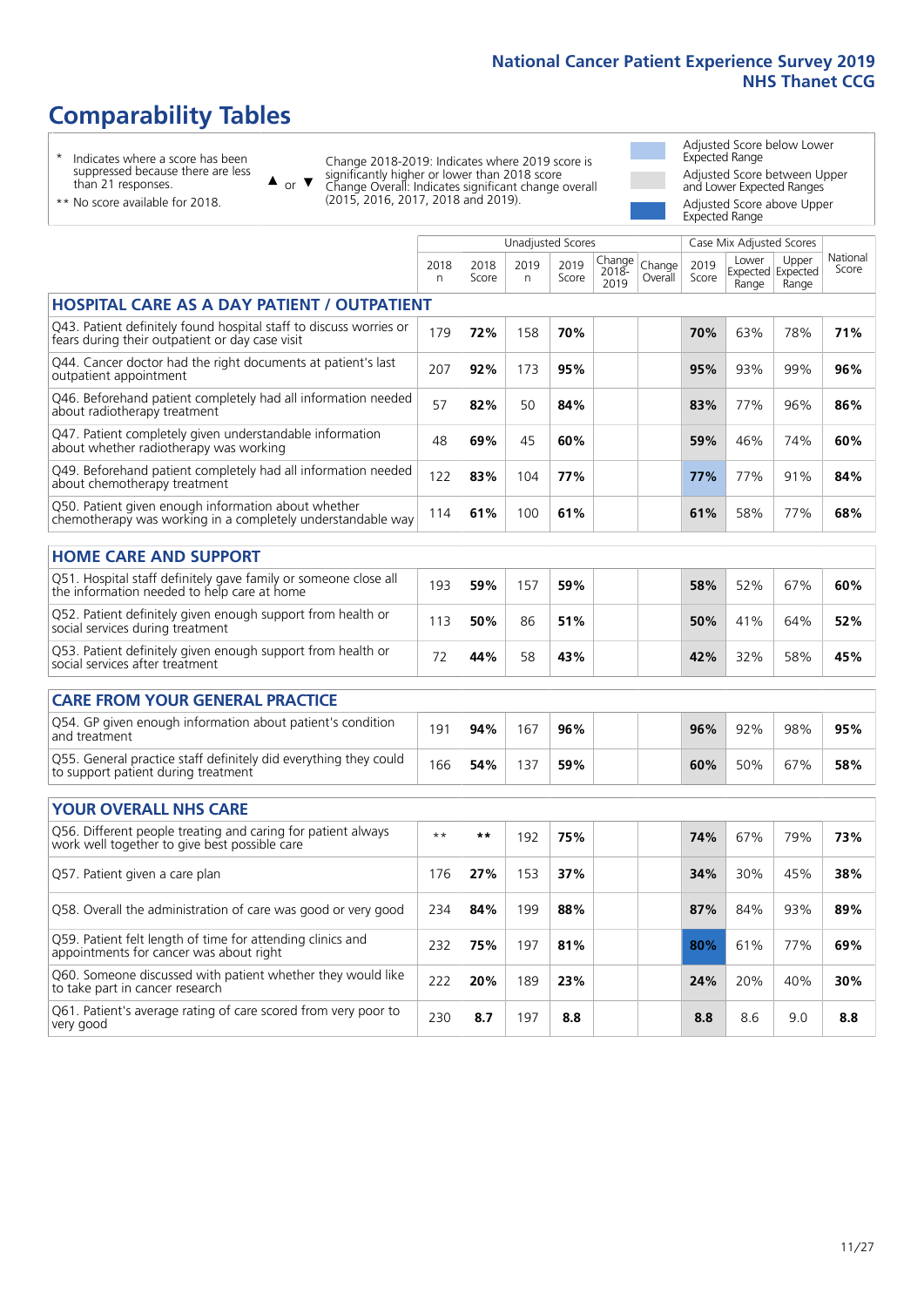- \* Indicates where a score has been suppressed because there are less than 21 responses.
- n.a. Indicates that there were no respondents for that tumour group.

| <b>SEEING YOUR GP</b>                           |            |              |               |            |                    |                |                  |         | Tumour Group |         |         |                 |                                                           |         |                |
|-------------------------------------------------|------------|--------------|---------------|------------|--------------------|----------------|------------------|---------|--------------|---------|---------|-----------------|-----------------------------------------------------------|---------|----------------|
|                                                 |            | Brain<br>CNS | <b>Breast</b> | Colorectal | ᠊ᢛ<br>Gynaecologic | Haematological | Head and<br>Neck | Lung    | Prostate     | Sarcoma | Skin    | Upper<br>Gastro | $\sigma$<br>Irologica                                     | Other   | All<br>Cancers |
| Q1. Saw GP once or twice before being told they | <b>CCG</b> | $\star$      | 93%           | $\star$    | $\star$            | 65%            | $\star$          | $\star$ | $\star$      | $\star$ | $\star$ | $\star$         | $\star$                                                   | $\star$ | 85%            |
| needed to go to hospital                        | National   | 59%          |               |            | 94% 75% 77%        |                |                  |         |              |         |         |                 | 67%   79%   71%   82%   71%   90%   74%   83%   74%   79% |         |                |
| Q2. Patient thought they were seen as soon as   | <b>CCG</b> | $\star$      |               | 91% 76%    | $\star$            | 90%            | $\star$          | $\star$ | $\star$      | $\star$ | $\star$ | $\star$         | $\star$                                                   | $\star$ | 85%            |
| necessary                                       | National   | 79%          |               | 89% 83%    |                    |                |                  |         |              |         |         |                 | 81%   82%   81%   84%   86%   69%   85%   79%   85%   79% |         | 84%            |

#### **DIAGNOSTIC TESTS** Tumour Group

|                                                   |                                          | Brain<br>CNS | <b>Breast</b> | Colorectal<br>LGT | ᠊ᢛ<br>Gynaecologic | Haematological | Head and<br>Neck | Lung        | Prostate | Sarcoma | Skin    | Upper<br>Gastro | rological                                   | Other   | All<br>Cancers |
|---------------------------------------------------|------------------------------------------|--------------|---------------|-------------------|--------------------|----------------|------------------|-------------|----------|---------|---------|-----------------|---------------------------------------------|---------|----------------|
| Q5. Received all the information needed about     | <b>CCG</b>                               | $\star$      |               | 100% 95%          | $\star$            |                | $\star$          | $\star$     | $\star$  | $\star$ | $\star$ | $\star$         | $\star$                                     | $\star$ | 93%            |
| the test                                          | National                                 | 93%          |               | 95% 95%           |                    | 93% 95%        |                  | 93% 95% 95% |          | 93%     | 96%     |                 | 95% 95%                                     | 95%     | 95%            |
| Q6. The length of time waiting for the test to be | <b>CCG</b>                               | $\star$      | 92%           | 86%               | $\star$            | 90%            | $\star$          | $\star$     | $\star$  | $\star$ | $\star$ | $\star$         | $\star$                                     | $\star$ | 90%            |
| done was about right                              | National                                 |              |               | 84% 91% 88%       |                    |                |                  |             |          |         |         |                 | 86% 89% 88% 87% 87% 81% 87% 84% 87% 86% 88% |         |                |
| Q7. Test results explained in completely          | <b>CCG</b>                               | $\star$      |               | 87% 100%          |                    | 62%            | $\star$          | $\star$     | $\star$  | $\star$ | $\star$ | $\star$         | $\star$                                     | $\star$ | 82%            |
| understandable way                                | National 71% 83% 82% 77% 77% 79% 80% 80% |              |               |                   |                    |                |                  |             |          |         |         |                 | 78% 84% 75% 80% 76% 80%                     |         |                |

| <b>FINDING OUT WHAT WAS WRONG WITH YOU</b>        |            |         |               |                             |                |                |                        |             | <b>Tumour Group</b> |         |         |                 |            |         |                |
|---------------------------------------------------|------------|---------|---------------|-----------------------------|----------------|----------------|------------------------|-------------|---------------------|---------|---------|-----------------|------------|---------|----------------|
|                                                   |            | Brain   | <b>Breast</b> | ╮<br>olorectal.<br>LGT<br>Ũ | Gynaecological | Haematological | ad and<br>Neck<br>Head | Lung        | Prostate            | Sarcoma | Skin    | Upper<br>Gastro | Jrological | Other   | All<br>Cancers |
| Q10. Patient told they could bring a family       | <b>CCG</b> | $\star$ | 84%           | $\star$                     | $\star$        | 69%            | $\star$                | $\star$     | $\star$             | $\star$ | $\star$ | $\star$         | $\star$    | $\star$ | 75%            |
| member or friend when first told they had cancer  | National   | 85%     | 82%           | 82%                         | 71%            | 71%            | 71%                    | 77%         | 79%                 | 73%     | 69%     | 76%             | 73%        | 75%     | 77%            |
| Q11. Patient felt they were told sensitively that | <b>CCG</b> | $\star$ | 96%           | 91%                         |                | 76%            | $\star$                | $\star$     | $\star$             | $\star$ | $\star$ | $\star$         | $\star$    | $\star$ | 90%            |
| they had cancer                                   | National   | 79%     | 89% 87%       |                             | 82%            |                |                        | 84% 87% 83% | 86%                 | 84%     | 89%     | 81%             | 84% 83%    |         | 86%            |
| Q12. Patient completely understood the            | <b>CCG</b> | $\star$ | 83%           | 91%                         |                | 48%            | $\star$                | $\star$     | $\star$             | $\star$ |         | $\star$         | $\star$    | $\star$ | 76%            |
| explanation of what was wrong                     | National   | 66%     | 77%           | 79%                         | 73%            | 60%            | 78%                    | 76%         | 79%                 | 67%     | 80%     | 70%             | 77%        | 70%     | 73%            |
| Q13. Patient given easy to understand written     | <b>CCG</b> | $\star$ | 82%           | 67%                         | $\star$        | 63%            | $\star$                | $\star$     | $\star$             | $\star$ | $\star$ | $\star$         | $\star$    | $\star$ | 76%            |
| information about the type of cancer they had     | National   | 66%     | 78%           | 73%                         | 71%            |                |                        |             | 76% 69% 67% 83%     | 67%     | 84%     |                 | 67% 74%    | 65%     | 74%            |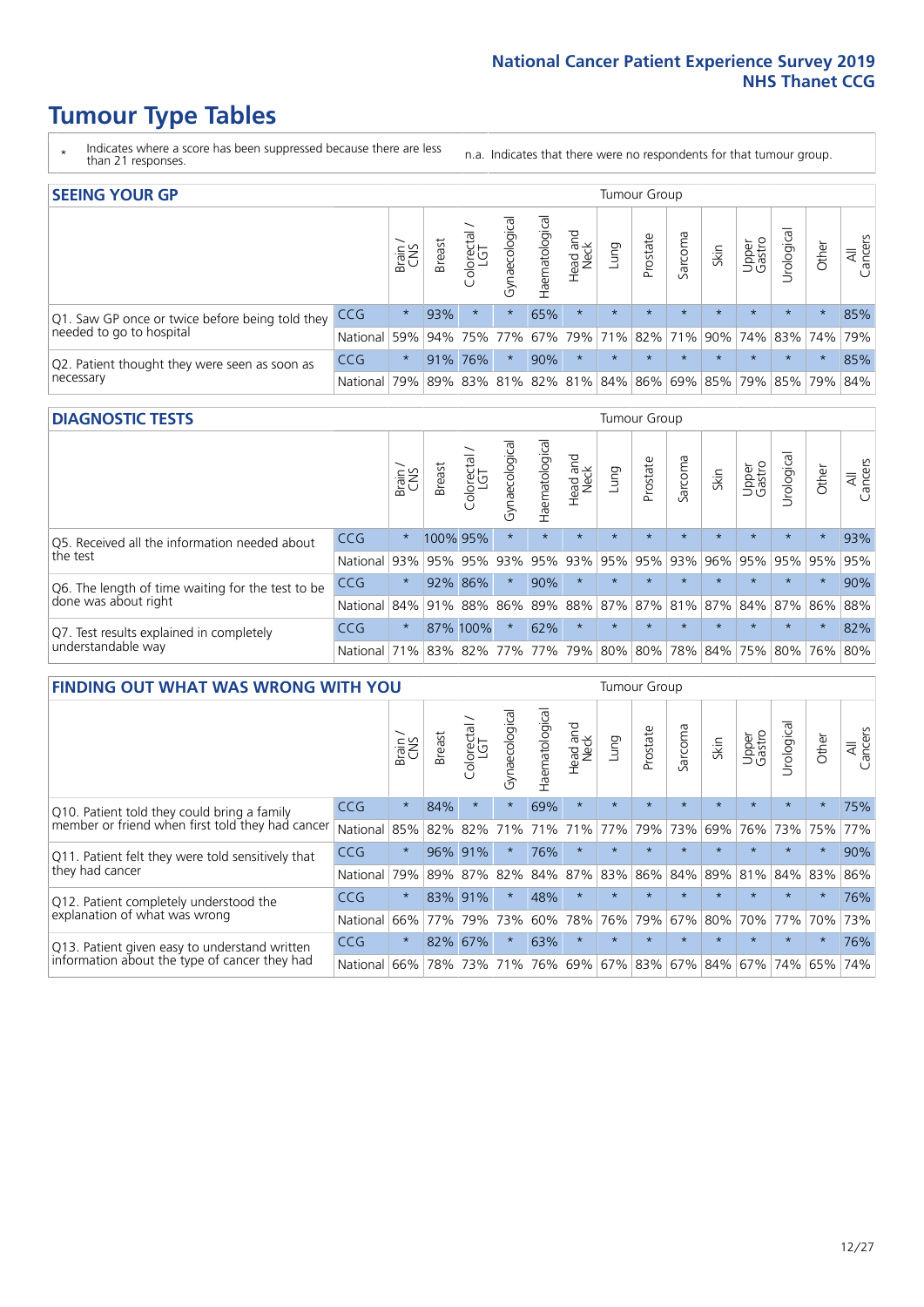- \* Indicates where a score has been suppressed because there are less than 21 responses.
- n.a. Indicates that there were no respondents for that tumour group.

| <b>DECIDING THE BEST TREATMENT FOR YOU</b>           |            |         |               |                             |                |                |                         |         | <b>Tumour Group</b> |                                         |         |                 |            |         |                |
|------------------------------------------------------|------------|---------|---------------|-----------------------------|----------------|----------------|-------------------------|---------|---------------------|-----------------------------------------|---------|-----------------|------------|---------|----------------|
|                                                      |            | Brain   | <b>Breast</b> | olorectal.<br>LGT<br>$\cup$ | Gynaecological | Haematological | ead and<br>Neck<br>Head | Lung    | Prostate            | arcoma<br>$\sqrt{ }$                    | Skin    | Upper<br>Gastro | Jrological | Other   | All<br>Cancers |
| CCG<br>Q14. Patient felt that treatment options were |            | $\star$ | 92%           | $\star$                     | $\star$        | 81%            | $\star$                 | $\star$ | $\star$             | $\star$                                 | $\star$ | $\star$         | $\star$    | $\star$ | 88%            |
| completely explained                                 | National   | 85%     | 85%           | 85%                         | 85%            | 82%            | 87%                     | 84%     | 83%                 | 83%                                     | 89%     | 81%             | 83%        | 79%     | 83%            |
| Q15. Patient felt possible side effects were         | CCG        | n.a.    | 75%           | 86%                         | $\star$        | 64%            | $\star$                 |         | $\star$             |                                         |         | $\star$         | $\star$    | $\star$ | 73%            |
| definitely explained in an understandable way        | National   | 69%     | 74%           | 76%                         | 75%            | 69%            | 73%                     | 74%     | 73%                 | 73%                                     | 77%     | 72%             | 71%        | 70%     | 73%            |
| Q16. Patient definitely given practical advice and   | <b>CCG</b> | $\star$ | 67%           | 71%                         | $\star$        | 61%            | $\star$                 | $\star$ | $\star$             | $\star$                                 | $\star$ | $\star$         | $\star$    | $\star$ | 65%            |
| support in dealing with side effects of treatment    | National   | 63%     | 70%           | 70%                         | 69%            | 65%            | 70%                     | 69%     | 65%                 | 66%                                     | 71%     | 66%             | 63%        | 64%     | 67%            |
| Q17. Patient definitely told about side effects      | CCG        | $\star$ | 52%           | $\star$                     | $\star$        | 57%            | $\star$                 | $\star$ | $\star$             | $\star$                                 | $\star$ | $\star$         | $\star$    | $\star$ | 54%            |
| that could affect them in the future                 | National   | 62%     | 57%           | 59%                         | 56%            | 51%            | 64%                     | 56%     | 66%                 | 54%                                     | 66%     | 53%             | 56%        | 52%     | 57%            |
| Q18. Patient definitely involved as much as they     | CCG        | $\star$ | 85%           | 82%                         | $\star$        | 75%            | $\star$                 | $\star$ | $\star$             | $\star$                                 | $\star$ | $\star$         | $\star$    | $\star$ | 83%            |
| wanted in decisions about care and treatment         | National   | 79%     |               |                             |                |                |                         |         |                     | 81% 83% 81% 80% 81% 81% 84% 81% 87% 79% |         |                 | 79%        | 78% 81% |                |

#### **CLINICAL NURSE SPECIALIST (CNS)** Tumour Group

|                                             |                                                                  | Brain   | <b>Breast</b>   | Colorectal<br>LGT | Gynaecologica | ক<br>O<br>aematologi | Head and<br>Neck | Lung    | Prostate | Sarcoma | Skin    | Upper<br>Gastro                     | $\sigma$<br>rologica | Other   | All<br>Cancers |
|---------------------------------------------|------------------------------------------------------------------|---------|-----------------|-------------------|---------------|----------------------|------------------|---------|----------|---------|---------|-------------------------------------|----------------------|---------|----------------|
| Q19. Patient given the name of a CNS who    | CCG                                                              | $\star$ | 98%             |                   |               | 93%                  | $\star$          | $\star$ | $\star$  | $\star$ | $\star$ | $\star$                             | $\star$              | $\star$ | 91%            |
| would support them through their treatment  | National                                                         | 95%     | 95%             | 92%               | 95%           | 92%                  | 91%              | 94% 91% |          |         | 91% 91% | 93%                                 | 85%                  | 89%     | 92%            |
| Q20. Patient found it very or quite easy to | CCG                                                              | $\star$ | 87%             |                   | $\star$       | 91%                  | $\star$          | $\star$ | $\star$  | $\star$ | $\star$ | $\star$                             | $\star$              | $\star$ | 83%            |
| contact their CNS                           | National                                                         |         | 86% 84% 88% 85% |                   |               |                      |                  |         |          |         |         | 87% 86% 86% 80% 86% 90% 85% 83% 83% |                      |         | 85%            |
| Q21. Patient got understandable answers to  | CCG                                                              | $\star$ | 93%             |                   | $\star$       | 73%                  | $\star$          | $\star$ | $\star$  | $\star$ | $\star$ | $\star$                             | $\star$              | $\star$ | 85%            |
| important questions all or most of the time | National 82% 87% 89% 86% 89% 88% 86% 87% 87% 93% 86% 87% 86% 87% |         |                 |                   |               |                      |                  |         |          |         |         |                                     |                      |         |                |

| <b>SUPPORT FOR PEOPLE WITH CANCER</b>                                                             |            |         |               |                        |                |                |                        |             | Tumour Group |         |         |                 |           |         |                |
|---------------------------------------------------------------------------------------------------|------------|---------|---------------|------------------------|----------------|----------------|------------------------|-------------|--------------|---------|---------|-----------------|-----------|---------|----------------|
|                                                                                                   |            | Brain   | <b>Breast</b> | olorectal.<br>LGT<br>Ũ | Gynaecological | Haematological | ad and<br>Neck<br>Head | Lung        | Prostate     | Sarcoma | Skin    | Upper<br>Gastro | Jrologica | Other   | All<br>Cancers |
| Q22. Hospital staff gave information about<br>support or self-help groups for people with         | <b>CCG</b> | $\star$ | 89%           | $\star$                | $\star$        | 92%            | $\star$                | $\star$     | $\star$      | $\star$ | $\star$ | $\star$         | $\star$   | $\star$ | 89%            |
| cancer                                                                                            | National   | 92%     | 92%           | 88%                    | 87%            | 86%            | 88%                    | 87%         | 91%          | 86%     | 90%     | 88%             | 81%       | 83%     | 88%            |
| Q23. Hospital staff discussed or gave information<br>about the impact cancer could have on day to | CCG        | $\star$ | 87%           | $\star$                | $\star$        | 83%            | $\star$                | $\star$     | $\star$      | $\star$ | $\star$ | $\star$         | $\star$   | $\star$ | 83%            |
| day activities                                                                                    | National   | 84%     | 86%           | 85%                    | 82%            | 84%            | 84%                    | 83%         | 88%          | 81%     | 86%     | 83%             | 78%       | 79%     | 84%            |
| Q24. Hospital staff gave information on getting                                                   | CCG        | $\star$ | 67%           | $\star$                | $\star$        | $\star$        | $\star$                | $\star$     | $\star$      | $\star$ | $\star$ | $\star$         | $\star$   | $\ast$  | 64%            |
| financial help or possible benefits                                                               | National   | 78%     | 68%           | 61%                    | 66%            | 61%            | 67%                    | 72%         | 55%          | 64%     | 60%     | 64%             | 47%       | 59%     | 63%            |
| Q25. Hospital staff told patient they could get                                                   | <b>CCG</b> | $\star$ | 79%           | $\star$                | $\star$        | $\star$        | $\star$                | $\star$     | $\star$      | $\star$ | $\star$ | $\star$         | $\star$   | $\ast$  | 78%            |
| free prescriptions                                                                                | National I | 82%     |               | 81% 83%                | 79%            | 87%            |                        | 84% 86% 80% |              | 78%     | 71%     | $84\%$          |           | 73% 81% | 82%            |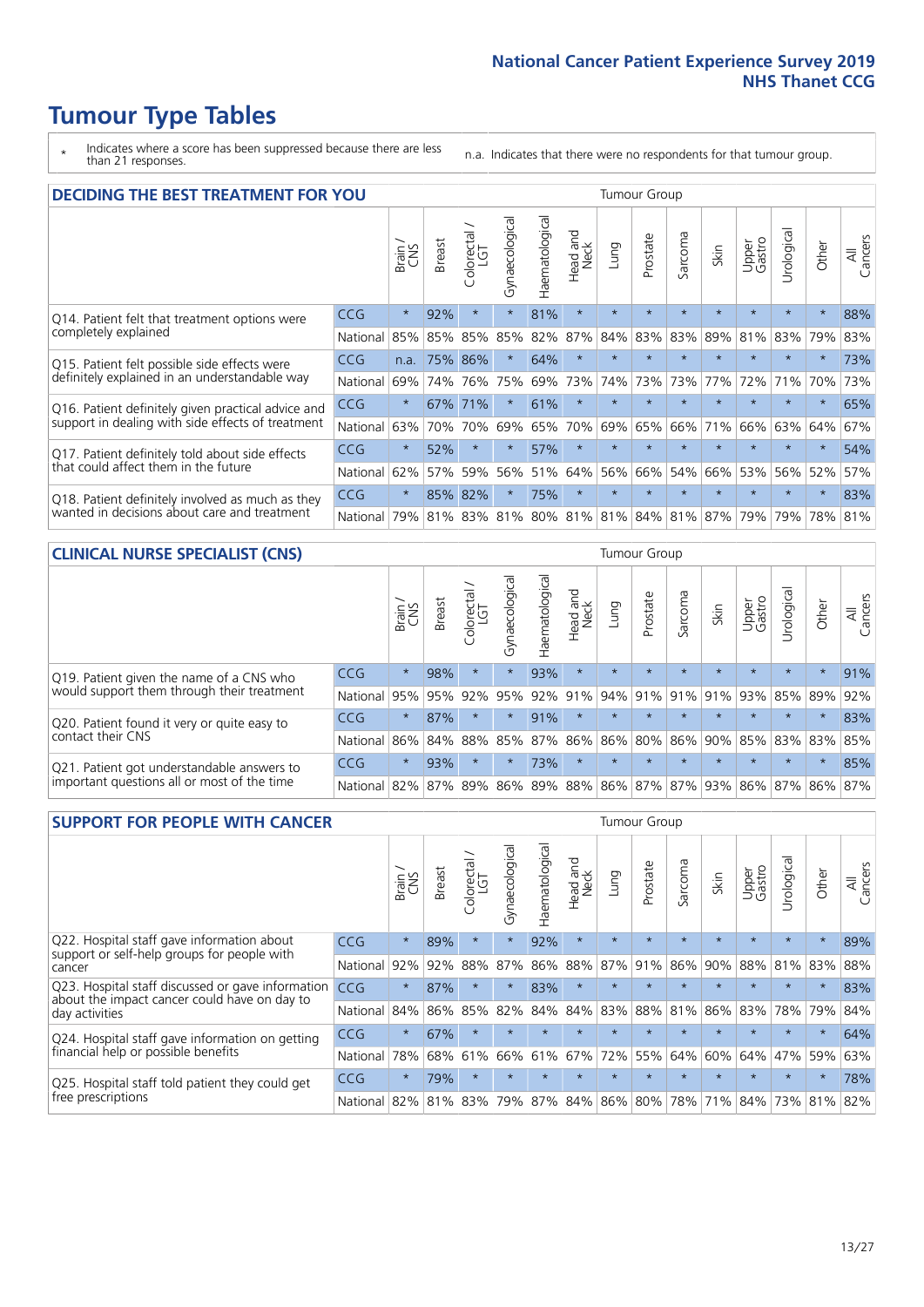- \* Indicates where a score has been suppressed because there are less than 21 responses.
- n.a. Indicates that there were no respondents for that tumour group.

| <b>OPERATIONS</b>                                |            |              |               |                   |                |                |                  |         | Tumour Group            |         |         |                 |                                                       |         |                |
|--------------------------------------------------|------------|--------------|---------------|-------------------|----------------|----------------|------------------|---------|-------------------------|---------|---------|-----------------|-------------------------------------------------------|---------|----------------|
|                                                  |            | Brain<br>CNS | <b>Breast</b> | Colorectal<br>LGT | Gynaecological | Haematological | Head and<br>Neck | Lung    | Prostate                | Sarcoma | Skin    | Upper<br>Gastro | Jrological                                            | Other   | All<br>Cancers |
| Q27. Beforehand, patient had all the information | <b>CCG</b> | $\star$      | 100%          | $\star$           | $\star$        | $\star$        | $\star$          | $\star$ | $\star$                 | $\star$ | $\star$ | $\star$         | $\star$                                               | $\star$ | 96%            |
| needed about the operation                       | National   | 96%          |               | 97% 96%           | 96%            |                |                  |         | 94% 96% 95% 97% 95% 96% |         |         |                 | 96% 95% 95%                                           |         | 96%            |
| Q28. Afterwards, staff completely explained how  | <b>CCG</b> | $\star$      | 86%           | $\star$           | $\star$        | $\star$        | $\star$          | $\star$ | $\star$                 | $\star$ | $\star$ | $\star$         | $\star$                                               | $\star$ | 81%            |
| operation had gone in understandable way         | National I | 76%          |               | 79% 83%           |                |                |                  |         |                         |         |         |                 | 79%  78%  79%  79%  78%  80%  82%  79%  76%  77%  79% |         |                |

### **HOSPITAL CARE AS AN INPATIENT** Tumour Group

|                                                                                                                      |              | Brain   | Breast  | Colorectal /<br>LGT | Gynaecological | Haematological | Head and<br>Neck | Lung    | Prostate | Sarcoma | Skin    | Upper<br>Gastro | Urological          | Other   | All<br>Cancers |
|----------------------------------------------------------------------------------------------------------------------|--------------|---------|---------|---------------------|----------------|----------------|------------------|---------|----------|---------|---------|-----------------|---------------------|---------|----------------|
| Q30. Hospital staff didn't talk in front of patient                                                                  | CCG          | $\star$ | $\star$ | $\star$             | $\star$        | $\star$        | $\star$          | $\star$ | $\star$  | $\star$ | $\star$ | $\star$         | $\star$             | $\star$ | 87%            |
| as if patient wasn't there                                                                                           | National     | 81%     | 86%     | 81%                 | 83%            | 84%            |                  | 83% 81% | 88%      | 86%     | 86%     | 81%             | 83%                 | 82%     | 84%            |
| O31. Patient had confidence and trust in all                                                                         | CCG          | $\star$ | $\star$ | $\star$             | $\star$        | $\star$        | $\star$          | $\star$ | $\star$  | $\star$ | $\star$ | $\star$         | $\star$             | $\star$ | 89%            |
| doctors treating them                                                                                                | National 82% |         | 83%     | 85%                 | 83%            | 82%            |                  | 87% 83% | 89%      | 86%     | 85%     | 81%             | 85%                 | 80%     | 84%            |
| Q32. Patient's family or someone close definitely<br>felt able to talk to a doctor                                   | CCG          | $\star$ | $\star$ | $\star$             | $\star$        | $\star$        | $\star$          | $\star$ | $\star$  | $\star$ | $\star$ | $\star$         | $\star$             | $\star$ | 79%            |
|                                                                                                                      | National     | 67%     | 72%     | 73%                 | 72%            | 74%            | 75%              | 74%     | 72%      | 71%     | 74%     |                 | 73% 71%             | 69%     | 72%            |
| Q33. Patient had confidence and trust in all the<br>ward nurses treating them                                        | CCG          | $\star$ | $\star$ | $\star$             | $\star$        | $\star$        | $\star$          | $\star$ | $\star$  | $\star$ | $\star$ | $\star$         | $\star$             | $\star$ | 75%            |
|                                                                                                                      | National     | 72%     | 73%     | 72%                 | 71%            | 77%            | 75%              | 77%     | 79%      | 74%     | 75%     | 73%             | 77%                 | 69%     | 74%            |
| Q34. Patient thought there were always or nearly<br>always enough nurses on duty to care for them                    | CCG          | $\star$ | $\star$ | $\star$             | $\star$        | $\star$        | $\star$          | $\star$ | $\star$  | $\star$ | $\star$ | $\star$         | $\star$             | $\star$ | 62%            |
|                                                                                                                      | National     | 68%     | 64%     | 62%                 | 63%            | 63%            | 65%              | 68%     | 72%      | 65%     | 70%     | 65%             | 66%                 | 60%     | 64%            |
| Q35. All hospital staff asked patient what name<br>they prefer to be called by                                       | CCG          | $\star$ | $\star$ | $\star$             | $\star$        | $\star$        | $\star$          | $\star$ | $\star$  | $\star$ | $\star$ |                 | $\star$             | $\star$ | 60%            |
|                                                                                                                      | National     | 68%     | 62%     | 74%                 | 65%            | 72%            | 71%              | 76%     | 72%      | 74%     | 70%     | 78%             | 76%                 | 69%     | 71%            |
| Q36. Patient always given enough privacy when                                                                        | CCG          | $\star$ | $\star$ | $\star$             | $\star$        | $\star$        | $\star$          | $\star$ | $\star$  | $\star$ | $\star$ | $\star$         | $\star$             | $\star$ | 85%            |
| discussing condition or treatment                                                                                    | National     | 78%     | 84%     | 85%                 |                | 81% 86%        | 87%              | 84%     | 88%      | 84%     | 84%     | 84%             | 85%                 | 82%     | 85%            |
| Q37. Patient definitely found hospital staff to                                                                      | <b>CCG</b>   | $\star$ | $\star$ | $\star$             | $\star$        | $\star$        | $\star$          | $\star$ | $\star$  | ÷       | $\star$ |                 | $\star$             | $\star$ | 45%            |
| discuss worries or fears during their inpatient visit                                                                | National     | 45%     | 51%     | 55%                 | 51%            | 56%            | 52%              | 49%     | 53%      | 54%     | 51%     | 53%             | 49%                 | 46%     | 52%            |
| Q38. Hospital staff definitely did everything they                                                                   | CCG          | $\star$ | $\star$ | $\star$             | $\star$        | $\star$        | $\star$          | $\star$ | $\star$  | $\star$ | $\star$ | $\star$         | $\star$             | $\star$ | 78%            |
| could to help control pain                                                                                           | National     | 85%     | 83%     | 84%                 | 82%            | 82%            | 80%              | 84%     | 85%      | 83%     | 85%     | 82%             | 81%                 | 82%     | 83%            |
| Q39. Patient always felt they were treated with                                                                      | CCG          | $\star$ | $\star$ | $\star$             | $\star$        | $\star$        | $\star$          | $\star$ | $\star$  | $\star$ | $\star$ |                 | $\star$             | $\star$ | 85%            |
| respect and dignity while in hospital                                                                                | National 85% |         | 87%     | 87%                 | 85%            | 89%            |                  | 87% 88% | 91%      | 89%     | 89%     | 88%             | 90%                 | 86%     | 88%            |
| Q40. Patient given clear written information<br>about what should or should not do after leaving                     | CCG          | $\star$ | $\star$ | $\star$             | $\star$        | $\star$        | $\star$          | $\star$ | $\star$  | $\star$ | $\star$ | n.a.            | $\star$             | $\star$ | 85%            |
| hospital                                                                                                             | National     | 80%     | 89%     | 86%                 |                | 86% 83%        |                  | 87% 82% | 91%      | 85%     | 90%     |                 | 82% 87%             | 83%     | 86%            |
| Q41. Hospital staff told patient who to contact<br>if worried about condition or treatment after<br>leaving hospital | CCG          | $\star$ | $\star$ | $\star$             | $\star$        | $\star$        | $\star$          | $\star$ | $\star$  | $\star$ | $\star$ | $\star$         | $\star$             | $\star$ | 93%            |
|                                                                                                                      | National     | 94%     | 95%     |                     |                | 95% 93% 96%    |                  | 93% 92% |          |         |         |                 | 96% 94% 95% 92% 92% | 93%     | 94%            |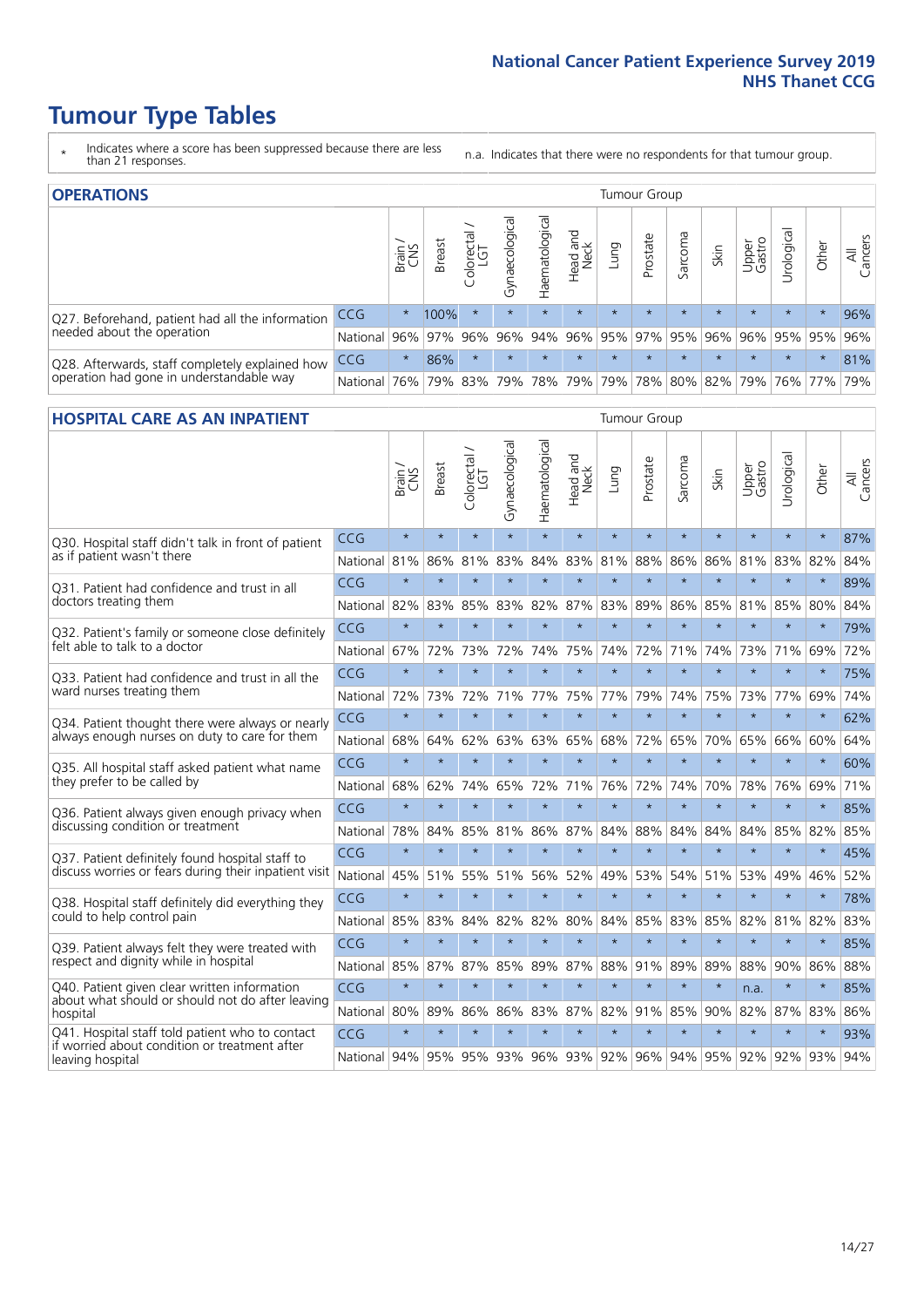- \* Indicates where a score has been suppressed because there are less than 21 responses.
- n.a. Indicates that there were no respondents for that tumour group.

| <b>HOSPITAL CARE AS A DAY PATIENT / OUTPATIENT</b>                                                                       |            |         |               |                                 |                |                       |                                |         | <b>Tumour Group</b> |              |         |                 |            |         |                |  |  |
|--------------------------------------------------------------------------------------------------------------------------|------------|---------|---------------|---------------------------------|----------------|-----------------------|--------------------------------|---------|---------------------|--------------|---------|-----------------|------------|---------|----------------|--|--|
|                                                                                                                          |            | Brain   | <b>Breast</b> | ╮<br>olorectal<br>LGT<br>$\cup$ | Gynaecological | <b>Haematological</b> | <b>Bad and</b><br>Neck<br>Head | Lung    | Prostate            | arcoma<br>vĀ | Skin    | Upper<br>Gastro | Urological | Other   | All<br>Cancers |  |  |
| Q43. Patient definitely found hospital staff to<br>discuss worries or fears during their outpatient or<br>day case visit | CCG        | $\star$ | 65%           | $\star$                         | $\star$        | 71%                   | $\star$                        | $\star$ | $\star$             | $\star$      | $\star$ | $\star$         | $\star$    | $\star$ | 70%            |  |  |
|                                                                                                                          | National   | 66%     | 68%           | 73%                             | 70%            | 73%                   | 72%                            | 70%     | 74%                 | 72%          | 72%     | 71%             | 67%        | 68%     | 71%            |  |  |
| Q44. Cancer doctor had the right documents at<br>patient's last outpatient appointment                                   | CCG        | $\star$ | 96%           |                                 |                | 100%                  | $\star$                        | $\star$ | $\star$             | $\star$      |         | $\star$         | $\star$    | $\star$ | 95%            |  |  |
|                                                                                                                          | National   | 94%     | 96%           | 96%                             | 96%            | 97%                   | 96%                            | 96%     | 96%                 | 96%          | 96%     | 94%             | 96%        | 95%     | 96%            |  |  |
| Q46. Beforehand patient completely had                                                                                   | CCG        | $\star$ | 81%           |                                 | $\star$        | $\star$               | $\star$                        | $\star$ | n.a.                | n.a.         | n.a.    | n.a.            | $\star$    | $\star$ | 84%            |  |  |
| all information needed about radiotherapy<br>treatment                                                                   | National   | 91%     | 88%           | 83%                             | 88%            | 84%                   | 86%                            | 86%     | 88%                 | 88%          | 84%     | 86%             | 83%        | 84%     | 86%            |  |  |
| Q47. Patient completely given understandable                                                                             | CCG        | $\star$ | 54%           | $\star$                         | $\star$        | $\star$               | $\star$                        | $\star$ | n.a.                | n.a.         | n.a.    | n.a.            | $\star$    | $\ast$  | 60%            |  |  |
| information about whether radiotherapy was<br>working                                                                    | National   | 56%     | 60%           | 57%                             | 61%            | 62%                   | 63%                            | 59%     | 60%                 | 67%          | 57%     | 52%             | 59%        | 59%     | 60%            |  |  |
| Q49. Beforehand patient completely had all                                                                               | <b>CCG</b> | $\star$ | 69%           | $\star$                         | $\star$        | $\star$               | $\star$                        | $\star$ | $\star$             | $\star$      | $\star$ | $\star$         | $\star$    | $\star$ | 77%            |  |  |
| information needed about chemotherapy<br>treatment                                                                       | National   | 80%     | 82%           | 86%                             | 87%            | 85%                   | 79%                            | 84%     | 86%                 | 86%          | 90%     | 84%             | 85%        | 85%     | 84%            |  |  |
| Q50. Patient given enough information about<br>whether chemotherapy was working in a<br>completely understandable way    | CCG        | $\star$ | 39%           | $\star$                         | $\star$        | $\star$               | $\star$                        | $\star$ | $\star$             | $\star$      | $\star$ | $\star$         | $\star$    | $\star$ | 61%            |  |  |
|                                                                                                                          | National   | 54%     | 62%           | 64%                             | 68%            | 75%                   | 57%                            | 67%     | 66%                 | 71%          | 79%     | 61%             | 68%        | 69%     | 68%            |  |  |

#### **HOME CARE AND SUPPORT** Tumour Group

|                                                                                                                   |            | Brain   | <b>Breast</b> | Colorectal<br>LGT | ᢛ<br>Gynaecologic | Haematological | ad and<br>Neck<br>Head | <b>Lung</b> | Prostate | Sarcoma | Skin    | Upper<br>Gastro | Urological | Other   | All<br>Cancers |
|-------------------------------------------------------------------------------------------------------------------|------------|---------|---------------|-------------------|-------------------|----------------|------------------------|-------------|----------|---------|---------|-----------------|------------|---------|----------------|
| Q51. Hospital staff definitely gave family or<br>someone close all the information needed to<br>help care at home | <b>CCG</b> | $\star$ | 56%           | $\star$           | $\star$           | 52%            | $\star$                | $\star$     | $\star$  | $\star$ | $\star$ | $\star$         | $\star$    | $\star$ | 59%            |
|                                                                                                                   | National   | 58%     | 58%           | 63%               | 57%               | 62%            | 67%                    | 59%         | 61%      |         | 62% 65% | 60%             | 59% 55%    |         | 60%            |
| Q52. Patient definitely given enough support<br>from health or social services during treatment                   | <b>CCG</b> | $\star$ | 55%           | $\star$           | $\star$           |                | $\star$                | $\star$     | $\star$  |         | $\star$ | $\star$         | $\star$    | $\star$ | 51%            |
|                                                                                                                   | National   | 42%     | 52%           | 60%               |                   | 45% 51%        | 59%                    | 50%         | 48%      |         | 53% 57% | 54%             | 48% 51%    |         | 52%            |
| Q53. Patient definitely given enough support<br>from health or social services after treatment                    | <b>CCG</b> | n.a.    | $\star$       | $\star$           | $\star$           | $\star$        | $\star$                | $\star$     | $\star$  | $\star$ | $\star$ | $\star$         | $\star$    | $\star$ | 43%            |
|                                                                                                                   | National   | 39%     |               | 41% 53%           | 39%               | 43%            | 56%                    | 40%         | 46%      |         | 48% 59% | 47%             | 44%        | 44%     | 45%            |

| <b>CARE FROM YOUR GENERAL PRACTICE</b>                                                                     |              |         |               |                   |                |                                     | Tumour Group                            |         |                             |         |         |                 |           |         |                |
|------------------------------------------------------------------------------------------------------------|--------------|---------|---------------|-------------------|----------------|-------------------------------------|-----------------------------------------|---------|-----------------------------|---------|---------|-----------------|-----------|---------|----------------|
|                                                                                                            |              | Brain   | <b>Breast</b> | Colorectal<br>LGT | Gynaecological | $\overline{\sigma}$<br>Haematologic | Head and<br>Neck                        | Lung    | Prostate                    | Sarcoma | Skin    | Upper<br>Gastro | Urologica | Other   | All<br>Cancers |
| Q54. GP given enough information about<br>patient's condition and treatment                                | <b>CCG</b>   | $\star$ | 98%           | $\star$           | $\star$        | 95%                                 | $\star$                                 | $\star$ | $\star$                     | $\star$ | $\star$ | $\star$         | $\star$   | $\star$ | 96%            |
|                                                                                                            | National 91% |         |               | 96% 95%           | 95%            |                                     | 96% 94% 94% 96% 94% 96% 93% 95% 94% 95% |         |                             |         |         |                 |           |         |                |
| Q55. General practice staff definitely did<br>everything they could to support patient during<br>treatment | <b>CCG</b>   | $\star$ | 69%           | $\star$           | $\star$        | 62%                                 | $\star$                                 | $\star$ | $\star$                     | $\star$ | $\star$ | $\star$         | $\star$   | $\star$ | 59%            |
|                                                                                                            | National     | 55%     |               | 58% 59%           | 56%            |                                     | 56% 59%                                 |         | 56% 64% 56% 65% 59% 59% 55% |         |         |                 |           |         | 58%            |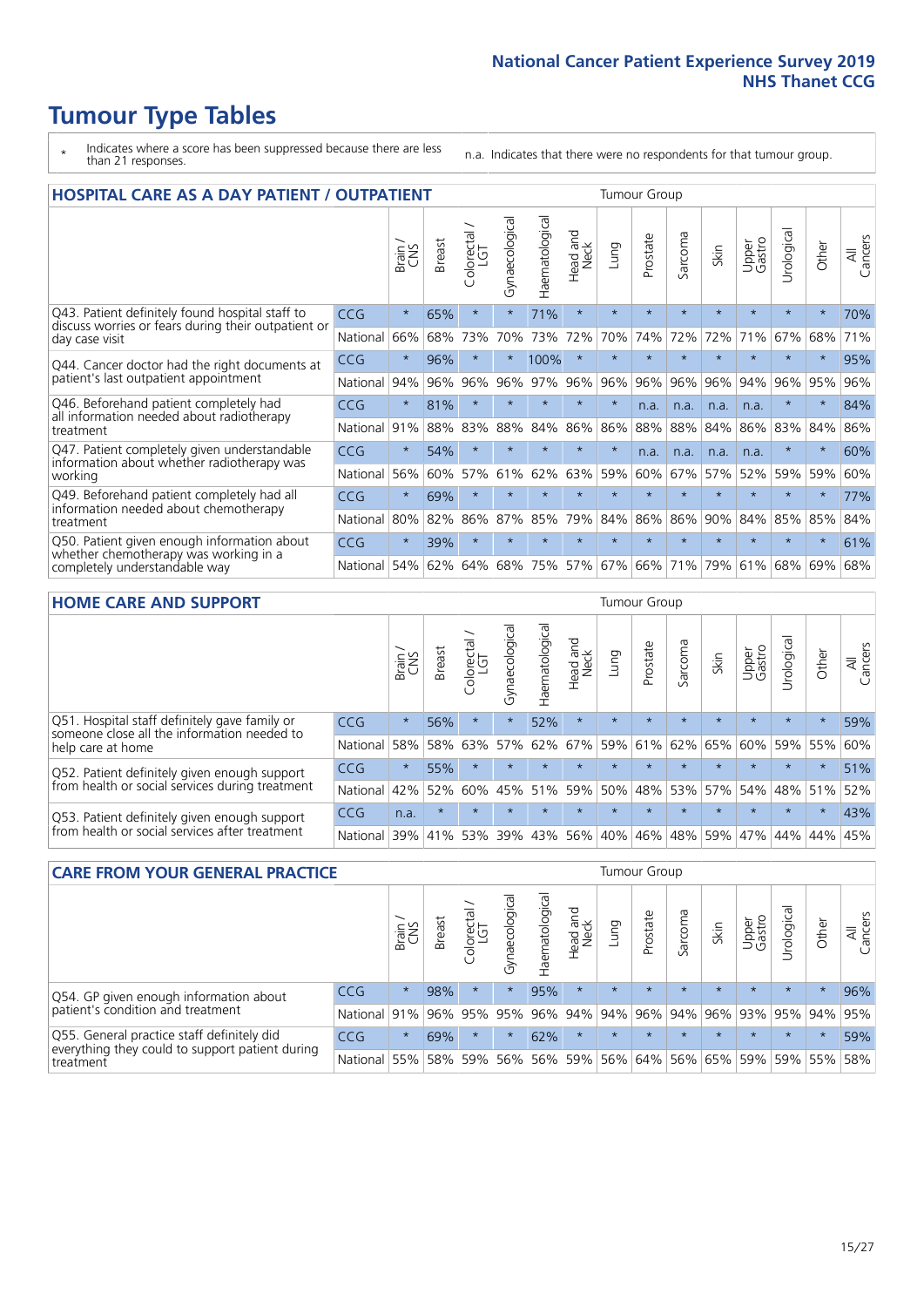- \* Indicates where a score has been suppressed because there are less than 21 responses.
- n.a. Indicates that there were no respondents for that tumour group.

#### **YOUR OVERALL NHS CARE** THE CONSTRUCTION OF THE THROUP GROUP TUMOUR GROUP

|                                                                                                                  |            | Brain<br>CNS | <b>Breast</b> | Colorectal /<br>LGT | Gynaecological | Haematological | aad and<br>Neck<br>Head | Lung    | Prostate | arcoma<br>$\sqrt{ }$ | Skin    | Upper<br>Gastro | ෆී<br>Urologia | Other    | All<br>Cancers |
|------------------------------------------------------------------------------------------------------------------|------------|--------------|---------------|---------------------|----------------|----------------|-------------------------|---------|----------|----------------------|---------|-----------------|----------------|----------|----------------|
| Q56. Different people treating and caring for<br>patient always work well together to give best<br>possible care | <b>CCG</b> | $\star$      | 81%           | 86%                 | $\star$        | 68%            | $\star$                 | $\star$ | $\star$  | $\star$              | $\star$ | $\star$         | $\star$        | $\ast$   | 75%            |
|                                                                                                                  | National   | 60%          | 73%           | 73%                 | 69%            | 75%            | 73%                     | 73%     | 75%      | 70%                  | 79%     | 69%             | 74%            | 68%      | 73%            |
| Q57. Patient given a care plan                                                                                   | <b>CCG</b> | n.a.         | 29%           | $\star$             |                | 33%            | $\ast$                  | $\star$ | $\star$  | $\star$              | $\star$ | $\star$         | $\star$        | $\star$  | 37%            |
|                                                                                                                  | National   | 36%          | 41%           | 40%                 | 34%            | 36%            | 39%                     | 36%     | 40%      | 34%                  | 44%     | 36%             | 33%            | 31%      | 38%            |
| Q58. Overall the administration of care was good                                                                 | <b>CCG</b> | $\star$      | 88%           | 91%                 |                | 86%            | $\ast$                  | $\star$ | $\star$  | $\star$              |         |                 |                |          | 88%            |
| or very good                                                                                                     | National   | 85%          | 90%           | 88%                 | 87%            | 91%            | 90%                     | 90%     | 88%      | 88%                  | 90%     | 86%             | 85%            | 87%      | 89%            |
| Q59. Patient felt length of time for attending<br>clinics and appointments for cancer was about                  | <b>CCG</b> | $\star$      | 78%           | 90%                 |                | 79%            | $\star$                 | $\star$ | $\star$  | $\star$              | $\star$ | $\star$         | $\star$        | $\ast$   | 81%            |
| right                                                                                                            | National   | 58%          | 68%           | 73%                 | 66%            | 66%            | 71%                     | 71%     | 76%      | 68%                  | 73%     | 66%             | 75%            | 64%      | 69%            |
| Q60. Someone discussed with patient whether                                                                      | <b>CCG</b> | n.a.         | 8%            | 27%                 |                | 41%            | $\star$                 | $\star$ | $\star$  | $\star$              | $\star$ |                 |                | $^\star$ | 23%            |
| they would like to take part in cancer research                                                                  | National   | 42%          | 30%           | 32%                 | 31%            | 33%            | 21%                     | 34%     | 31%      | 36%                  | 20%     | 36%             | 21%            | 32%      | 30%            |
| Q61. Patient's average rating of care scored from                                                                | <b>CCG</b> | $\star$      | 9.1           | 8.8                 | $\star$        | 8.5            | $\star$                 | $\star$ | $\star$  | $\star$              | $\star$ | $\star$         |                | $\star$  | 8.8            |
| very poor to very good                                                                                           | National   | 8.6          | 8.9           | 8.8                 | 8.7            | 8.9            | 8.8                     | 8.8     | 8.8      | 8.8                  | 8.9     | 8.7             | 8.7            | 8.7      | 8.8            |
|                                                                                                                  |            |              |               |                     |                |                |                         |         |          |                      |         |                 |                |          |                |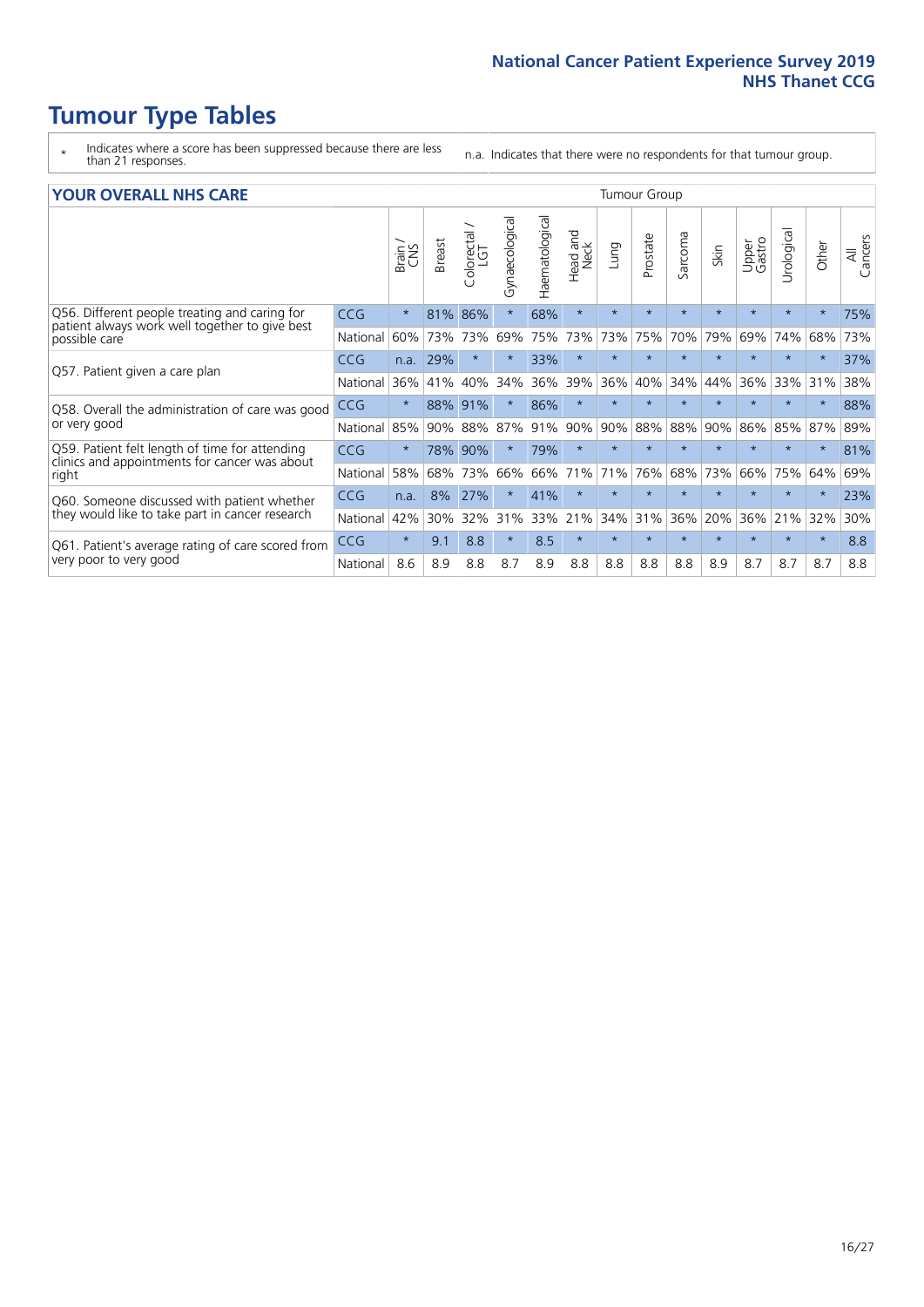### **Year on Year Charts**





#### **DIAGNOSTIC TESTS**





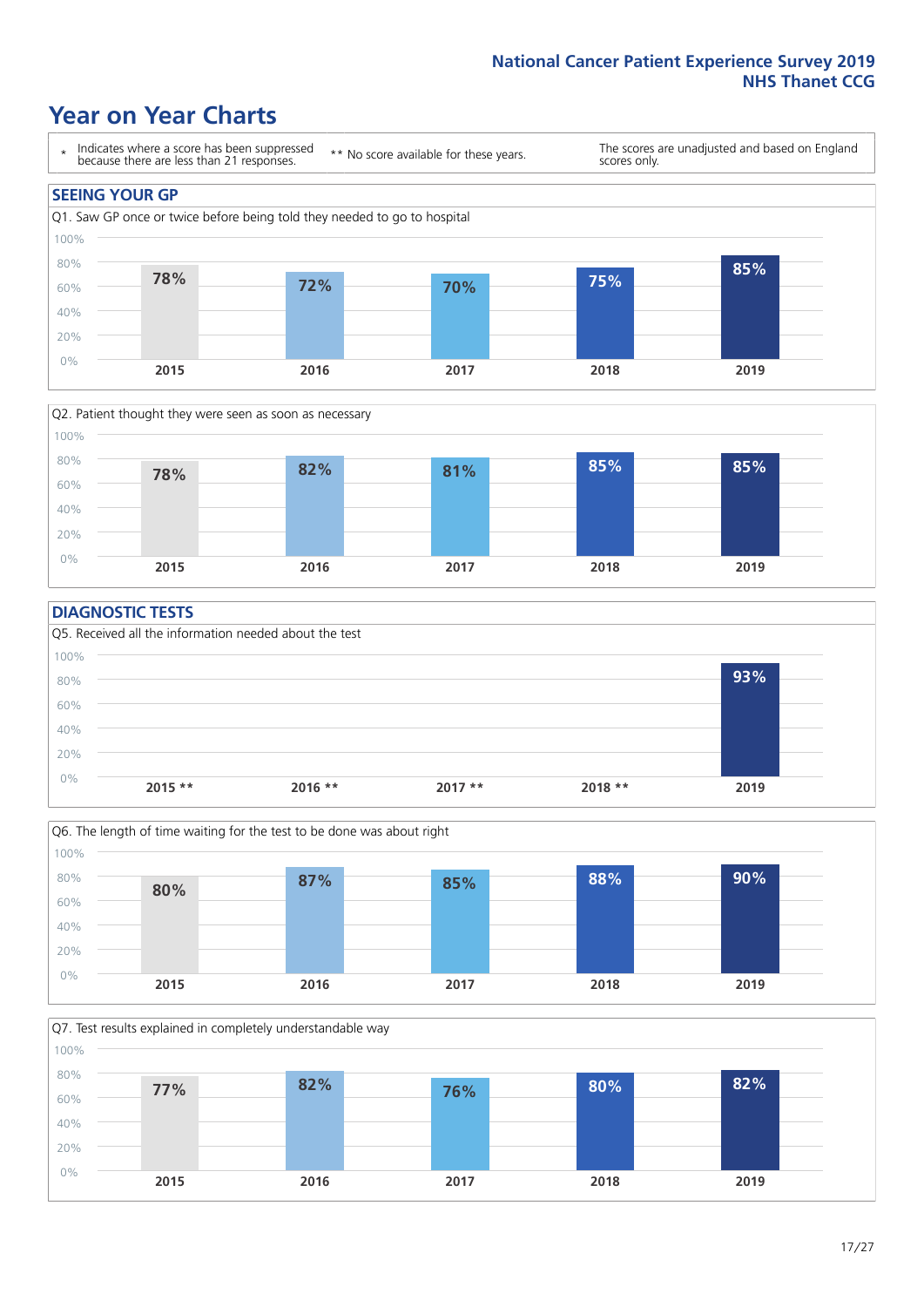### **Year on Year Charts**

\* Indicates where a score has been suppressed because there are less than 21 responses.

\*\* No score available for these years.

The scores are unadjusted and based on England scores only.

#### **FINDING OUT WHAT WAS WRONG WITH YOU**









### **DECIDING THE BEST TREATMENT FOR YOU**

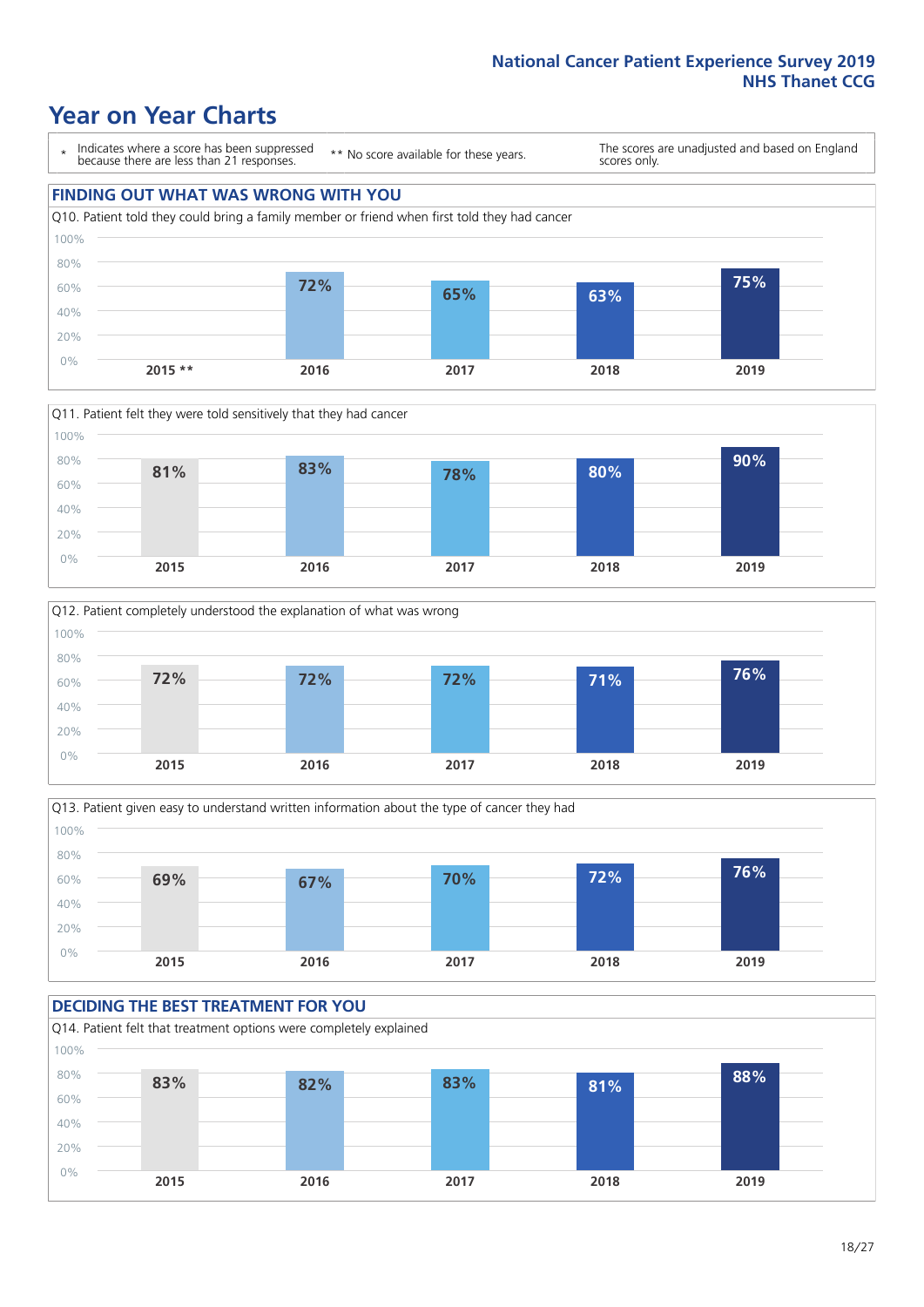### **Year on Year Charts**







Q18. Patient definitely involved as much as they wanted in decisions about care and treatment  $0%$ 20% 40% 60% 80% 100% **2015 \*\* 2016 \*\* 2017 \*\* 2018 \*\* 2019 83%**

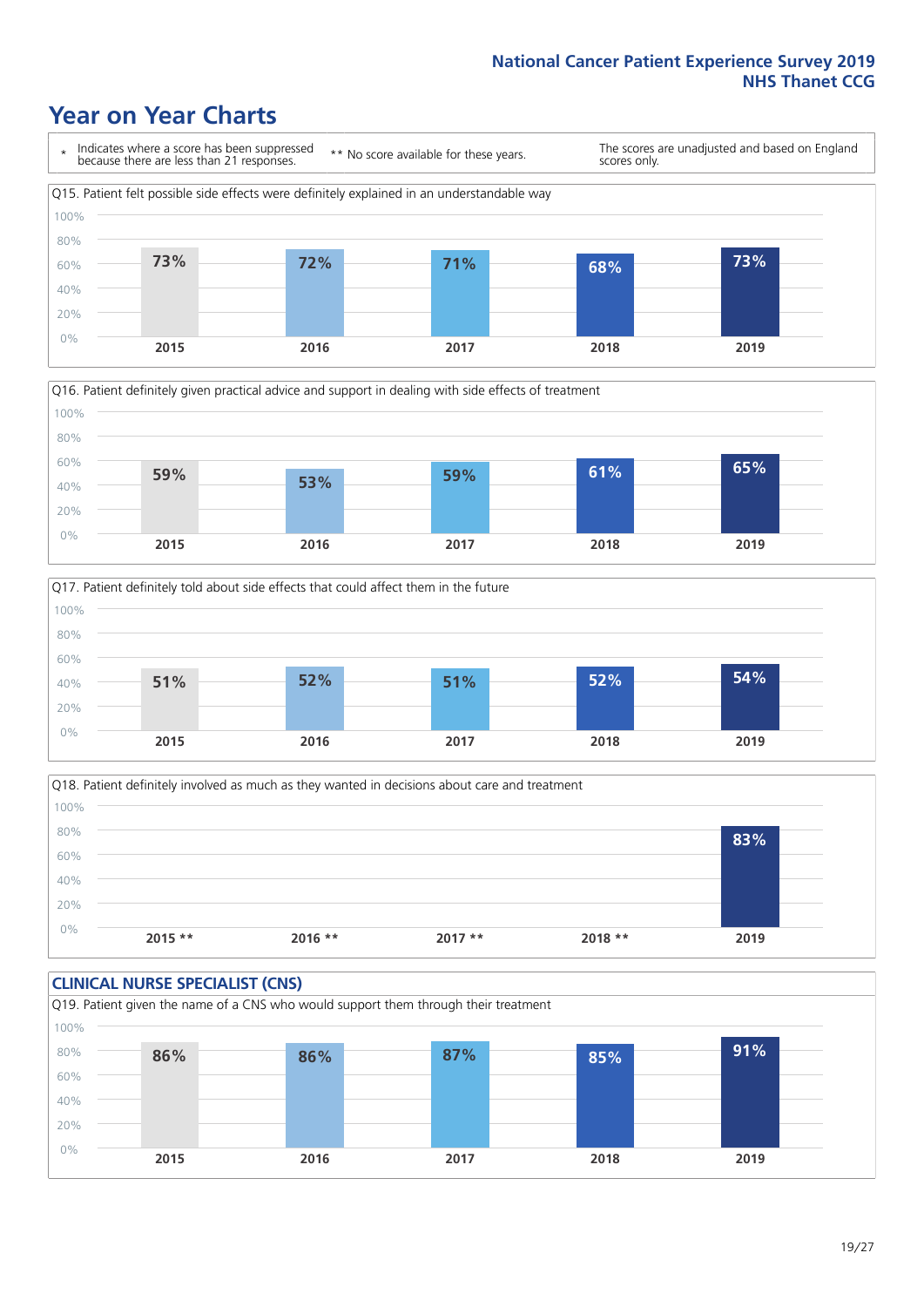### **Year on Year Charts**











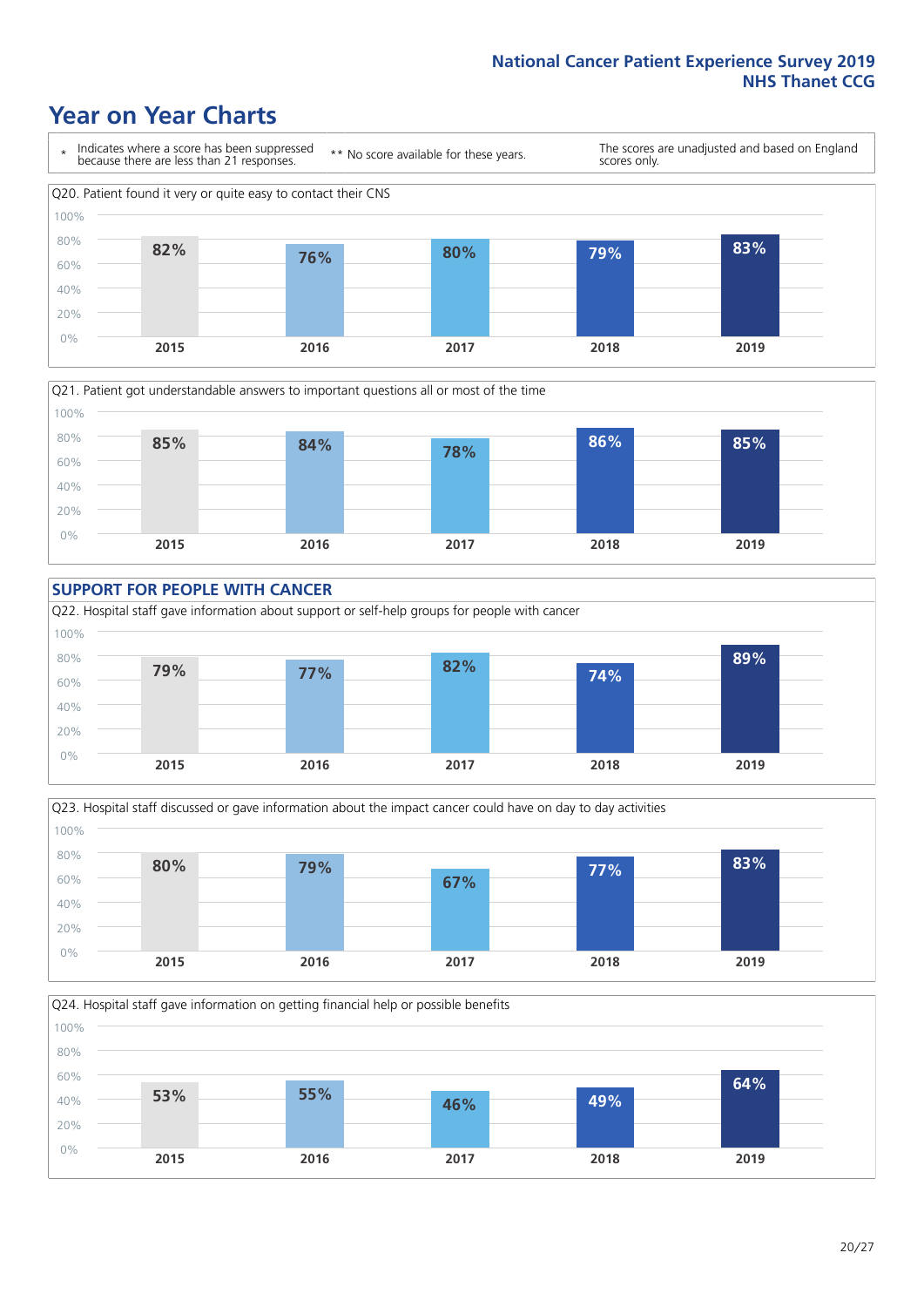### **Year on Year Charts**



#### **OPERATIONS**





### **HOSPITAL CARE AS AN INPATIENT** Q30. Hospital staff didn't talk in front of patient as if patient wasn't there 0% 20% 40% 60% 80% 100% **2015 \*\* 2016 \*\* 2017 \*\* 2018 \*\* 2019 87%**

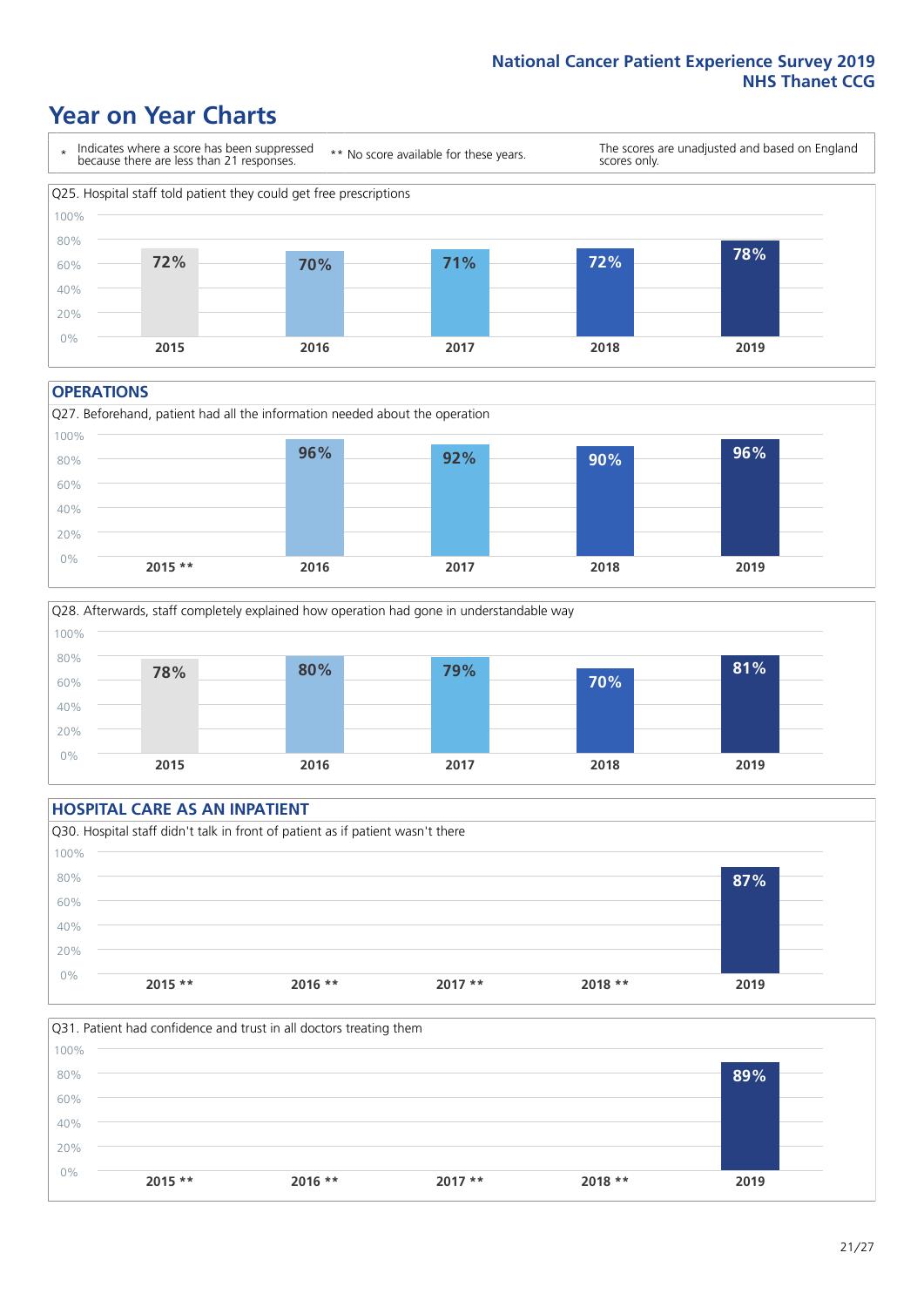### **Year on Year Charts**









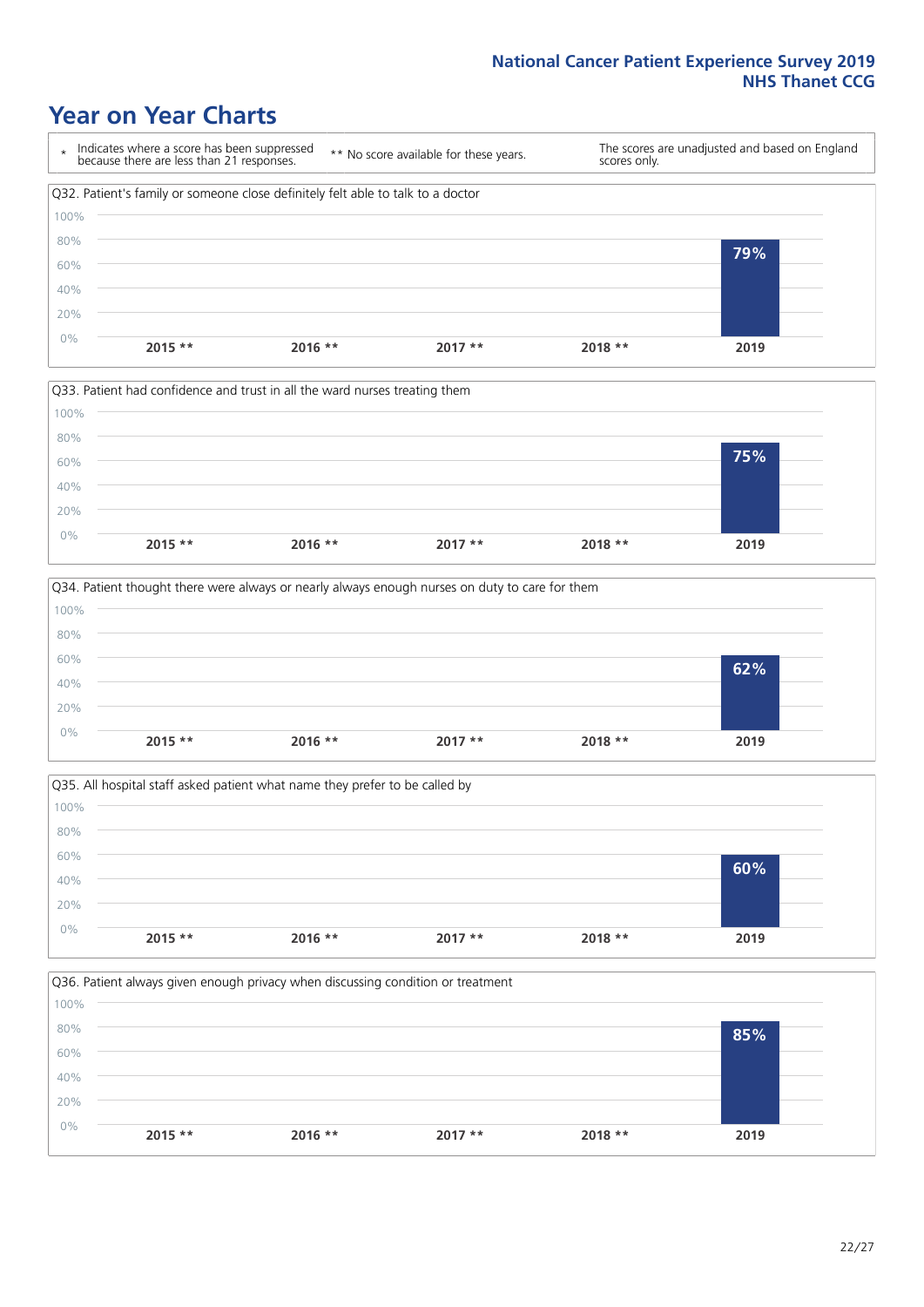### **Year on Year Charts**

\* Indicates where a score has been suppressed because there are less than 21 responses. \*\* No score available for these years. The scores are unadjusted and based on England scores only. Q37. Patient definitely found hospital staff to discuss worries or fears during their inpatient visit 0% 20% 40% 60% 80% 100% **2015 \*\* 2016 \*\* 2017 \*\* 2018 \*\* 2019 45%**







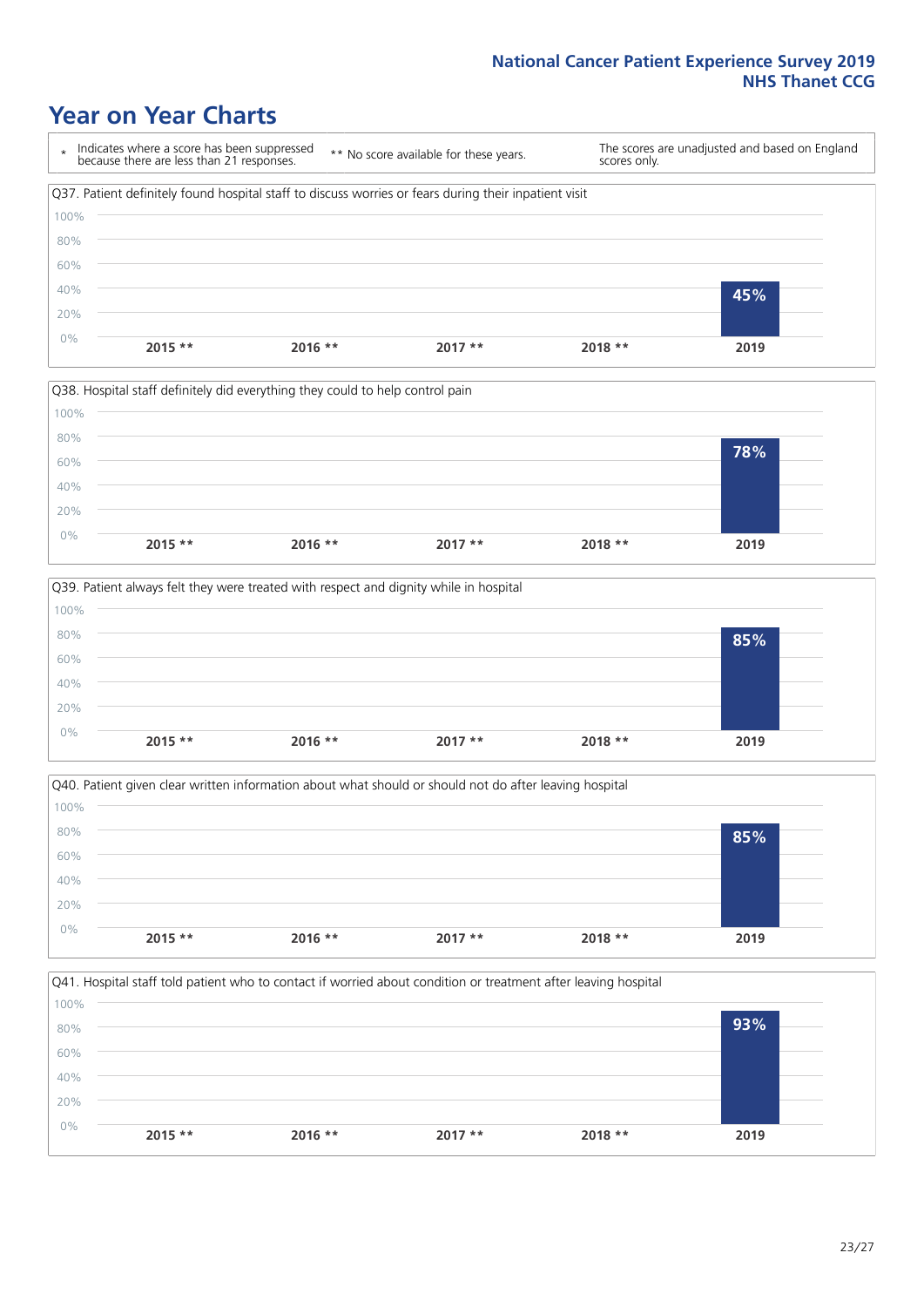### **Year on Year Charts**

\* Indicates where a score has been suppressed because there are less than 21 responses.

\*\* No score available for these years.

The scores are unadjusted and based on England scores only.

#### **HOSPITAL CARE AS A DAY PATIENT / OUTPATIENT**









Q49. Beforehand patient completely had all information needed about chemotherapy treatment 0% 20% 40% 60% 80% 100% **2015 2016 2017 2018 2019 80% 84% 82% 83% 77%**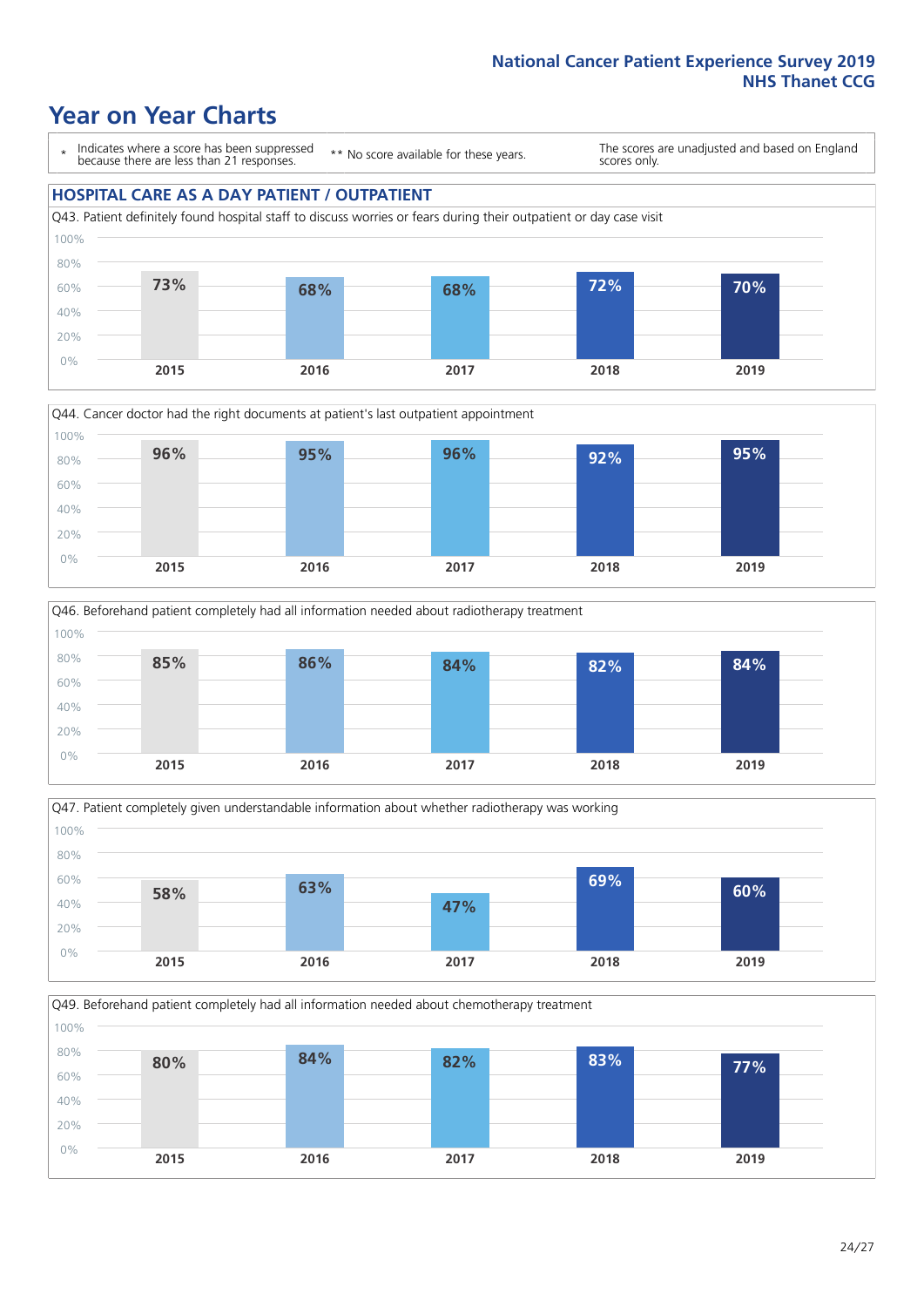### **Year on Year Charts**

\* Indicates where a score has been suppressed because there are less than 21 responses.

\*\* No score available for these years.

The scores are unadjusted and based on England scores only.



#### **HOME CARE AND SUPPORT**







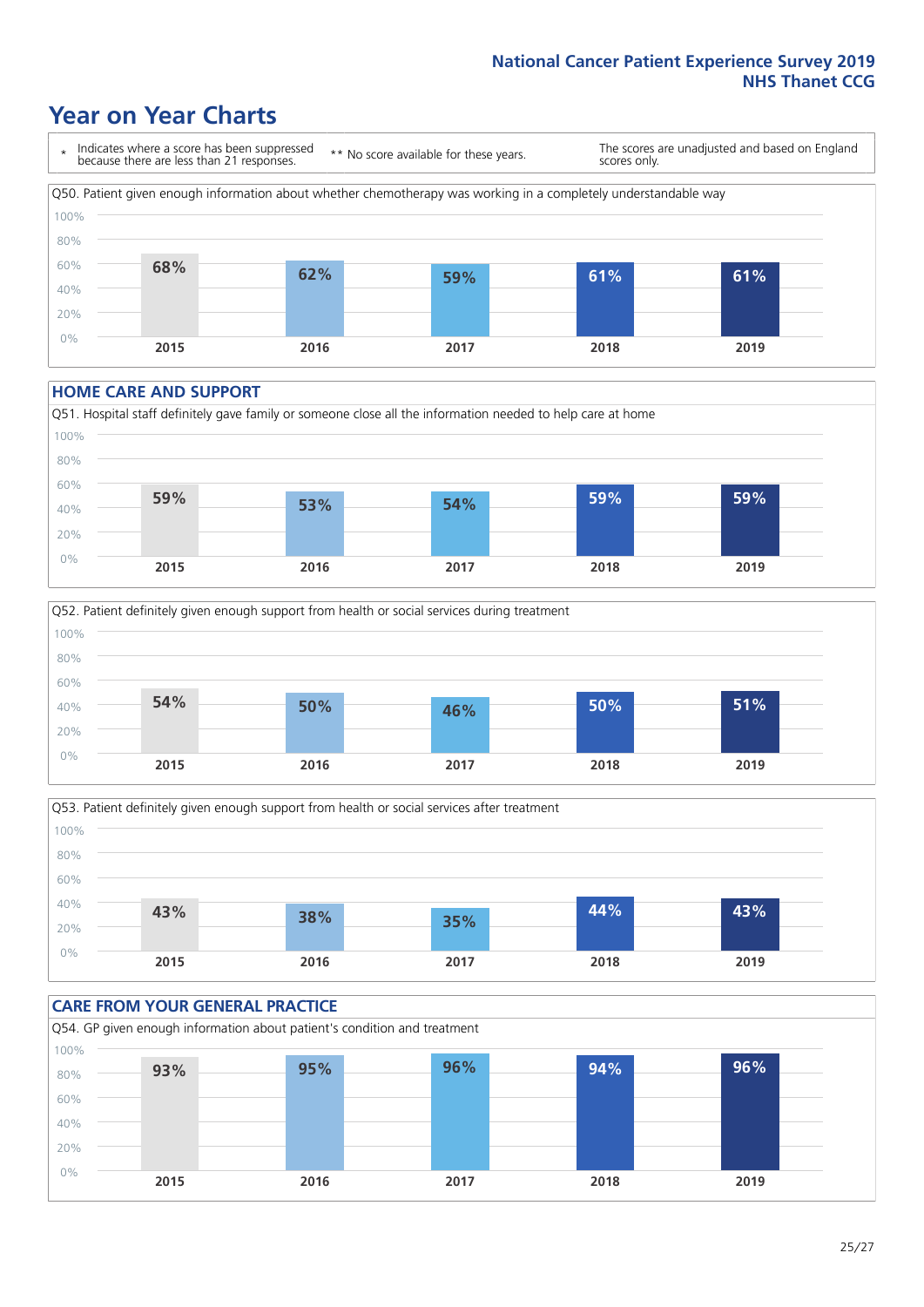### **Year on Year Charts**

\* Indicates where a score has been suppressed because there are less than 21 responses.

\*\* No score available for these years.

The scores are unadjusted and based on England scores only.



#### **YOUR OVERALL NHS CARE**